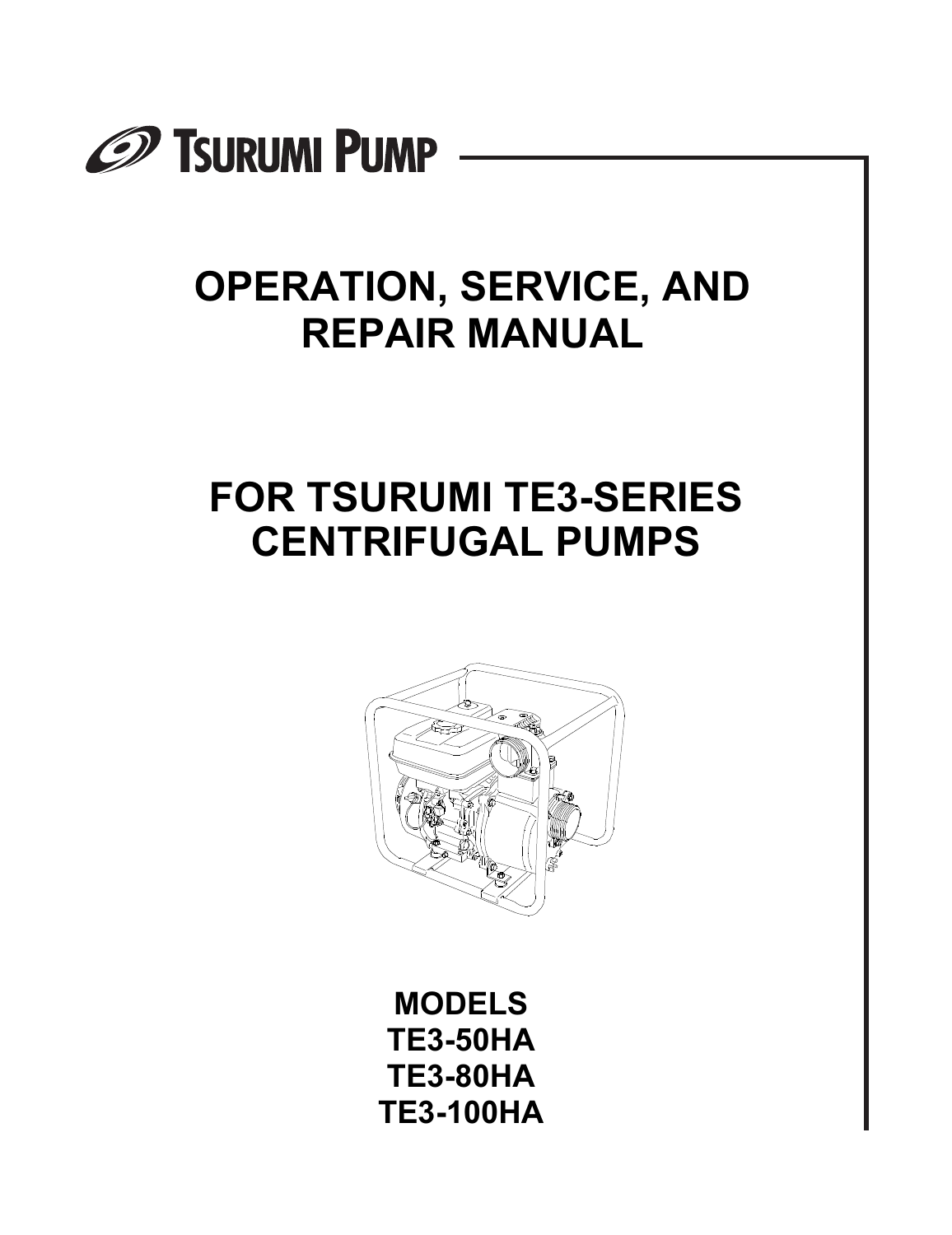## **LIMITED WARRANTY**

TSURUMI MANUFACTURING CO., LTD. ("TSURUMI") warrants to the original end purchaser during the warranty period, every new TSURUMI pump or product to be free from defects in material and workmanship under normal use and service, when properly installed, used, and maintained (in accordance with Tsurumi's Operation, Service, and Repair Manual) for a period of two years from the date the unit was first installed or twenty six months from the date of shipment by TSURUMI to wholesaler, whichever comes first.

TSURUMI'S sole obligation under this warranty is to repair or replace at TSURUMI'S option, with new or remanufactured parts, any part(s) that fail or that are found to be defective during the warranty period. No allowance will be made for shipping charges, damages, labor, or other charges due to failure, repair or replacement.

This warranty does not apply to any TSURUMI product that has been disassembled without prior approval of TSURUMI nor does it apply to any product that has been subjected to misuse, neglect, alteration, misapplication, accident or act of God.

TSURUMI assumes no responsibility for compliance with any regulations, codes, standards, or ordinances applicable to the installation, location, operation or maintenance of its products.

No other warranty, expressed or implied, is authorized by, or applicable to, the seller. No person, agent or dealer is authorized to enlarge upon this warranty.

TSURUMI expressly disclaims liability for consequential or incidental damages or breach of expressed or implied warranty; and any implied warrant of fitness for a particular purpose and merchantability shall be limited to the duration of the expressed warranty.

Some states do not allow limitations on the duration of an implied warranty, so the above limitation or exclusion may not apply to you. Some states do not allow the exclusion or limitation of incidental or consequential damages, so the above limitation of exclusion may not apply to you.

This warranty gives you specific legal rights and you may also have other rights, which vary from state to state.

#### **Tsurumi Manufacturing Co., Ltd.**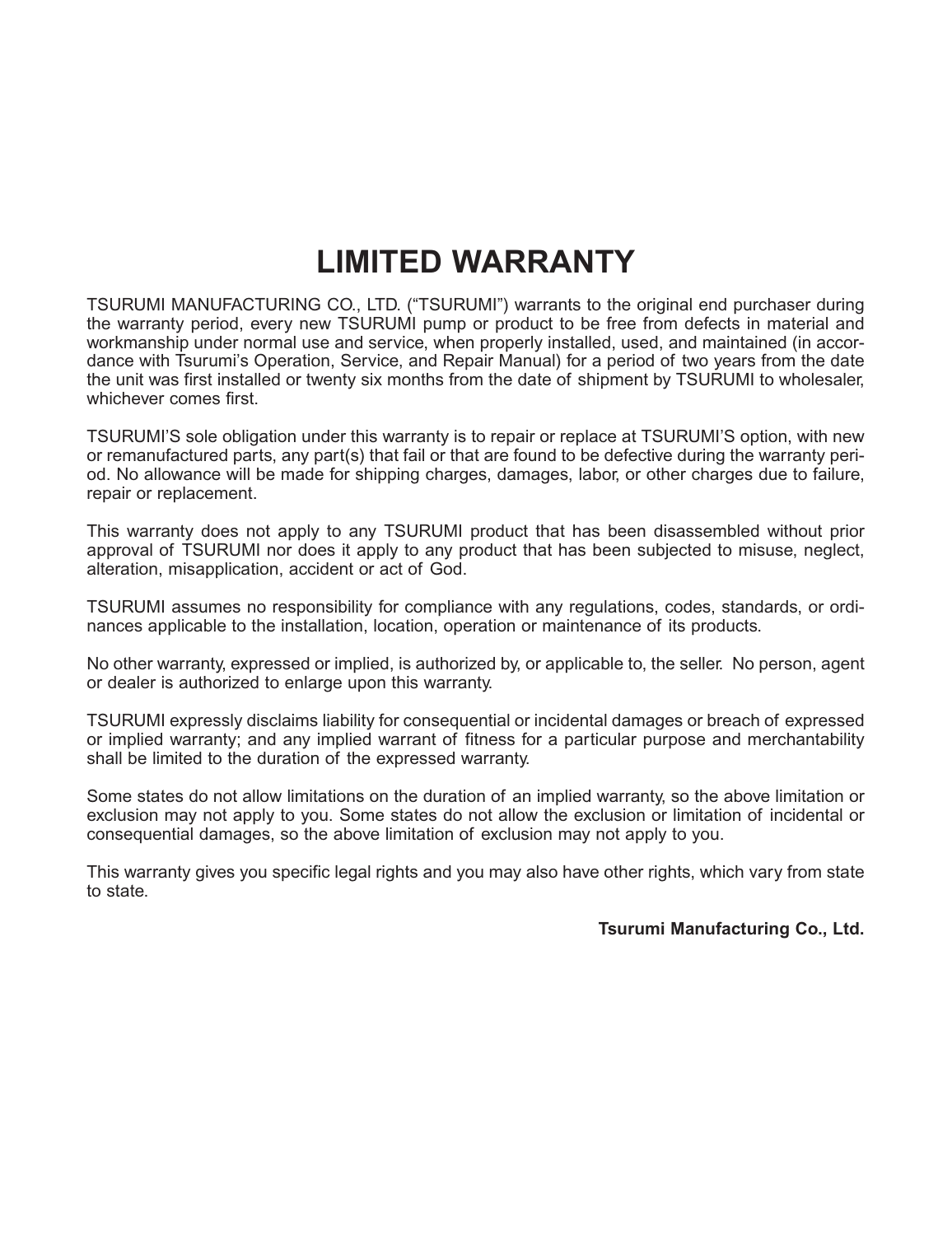## **TABLE OF CONTENTS**

|    | Section/Title |                                                         | Page           |  |  |
|----|---------------|---------------------------------------------------------|----------------|--|--|
| 1. |               | Introduction                                            |                |  |  |
|    | $1 - 1.$      | Using Your Tsurumi Operation, Repair and Service Manual | 1              |  |  |
|    | $1 - 2.$      |                                                         | 1              |  |  |
|    | $1 - 3.$      |                                                         | $\overline{2}$ |  |  |
|    | $1 - 4.$      |                                                         | 3              |  |  |
|    | $1-5.$        |                                                         | 3              |  |  |
| 2. |               |                                                         | 6              |  |  |
|    | $2 - 1$ .     |                                                         | 6              |  |  |
|    | $2 - 2$ .     |                                                         | 6              |  |  |
|    | $2 - 3.$      |                                                         | 8              |  |  |
|    | $2 - 4.$      |                                                         | 8              |  |  |
|    | $2 - 5.$      |                                                         | 9              |  |  |
|    | $2 - 6.$      |                                                         | 9              |  |  |
|    | $2 - 7$ .     |                                                         | 10             |  |  |
|    | $2 - 8.$      |                                                         | 10             |  |  |
|    | $2-9.$        |                                                         | 10             |  |  |
| 3. |               | Troubleshooting                                         | 11             |  |  |
|    | $3-1.$        |                                                         | 11             |  |  |
| 4. |               |                                                         |                |  |  |
|    | $4 - 1$ .     |                                                         | 12             |  |  |
|    | $4 - 2$ .     |                                                         | 13             |  |  |
|    | $4 - 3$ .     |                                                         | 14             |  |  |
|    | $4 - 4$ .     |                                                         | 14             |  |  |
|    | $4-5.$        |                                                         | 14             |  |  |
|    | $4-6.$        |                                                         | 15             |  |  |
|    | $4 - 7$ .     |                                                         | 17             |  |  |
|    | $4 - 8$       |                                                         | 20             |  |  |
|    | $4 - 9$       |                                                         | 20             |  |  |
|    | $4 - 10.$     |                                                         | 22             |  |  |
|    | $4 - 11.$     |                                                         | 23             |  |  |
| 5. |               |                                                         | 24             |  |  |
|    | $5 - 1.$      |                                                         | 24             |  |  |
| 6. |               |                                                         | 25             |  |  |
|    | $6 - 1$ .     |                                                         | 25             |  |  |
|    | $6 - 2.$      |                                                         | 25             |  |  |
|    |               | Exploded View/Parts Listing - TE3-50HA                  | 26/27          |  |  |
|    |               | Exploded View/Parts Listing - TE3-80HA                  | 28/29          |  |  |
|    |               |                                                         | 30/31          |  |  |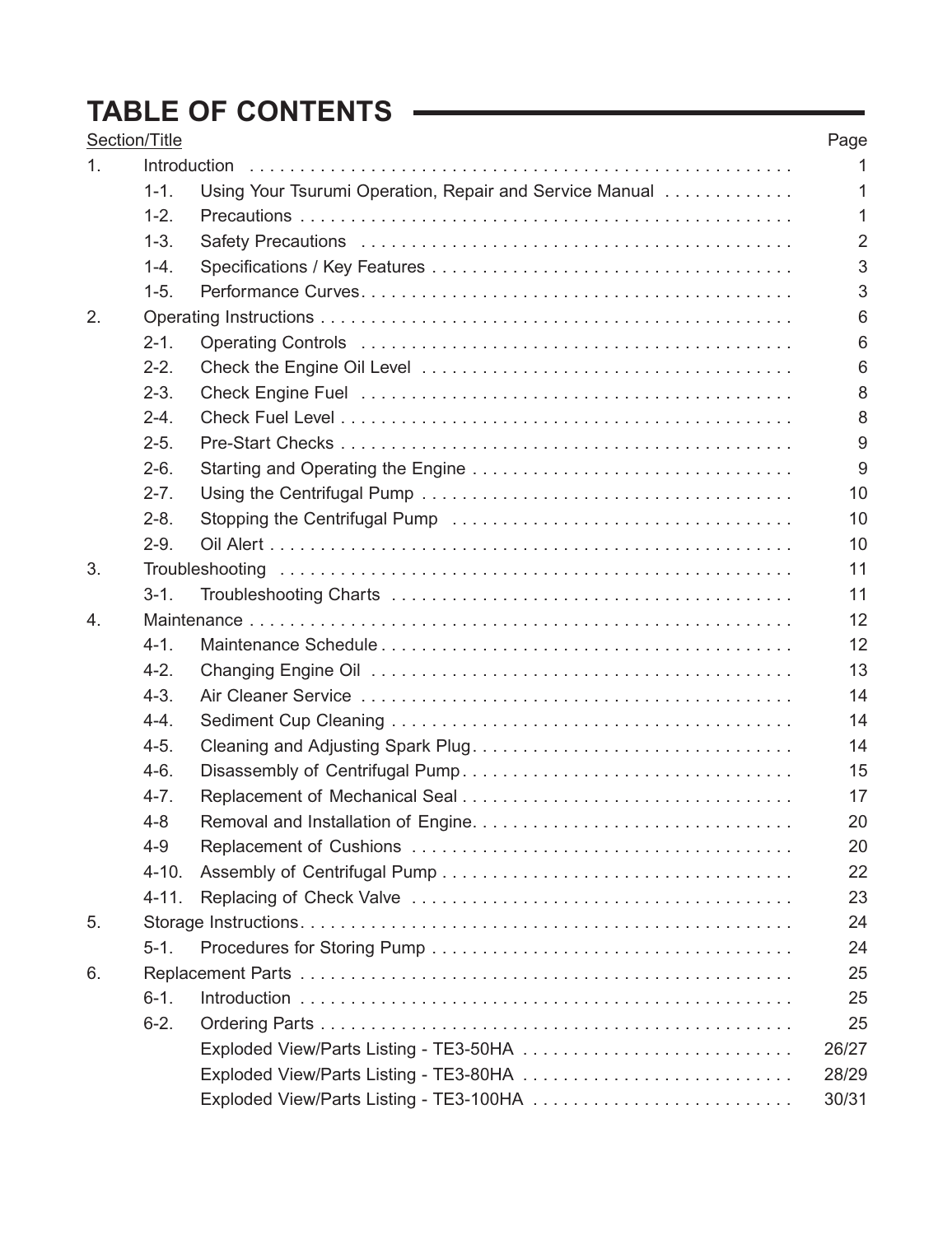### **INTRODUCTION**

### **1-1 Using Your Tsurumi Operation, Repair and Service Manual**

We thank you for purchasing a Tsurumi centrifugal pump. We are sure that the centrifugal pump you have selected will meet your portable pumping needs.

This manual applies to the Tsurumi centrifugal pumps listed below. Specifications for the centrifugal pumps are provided in the **SPECIFICATIONS** section. Key features of the centrifugal pump are shown in the **DESCRIPTION** section.

#### TE3-50HA TE3-80HA TE3-100HA

This manual provides instructions for operation, service, and repair of your centrifugal pump. We strongly recommend that those who operate the centrifugal pump become familiar with the centrifugal pump's features and controls, and read the operating instructions before using the centrifugal pump.

The Operation, Repair, and Service Manual provides instructions to service, checkout, and repair the centrifugal pump. This manual also provides replacement parts information.

Repair and service information for the Honda engine is provided in the Owner's Manual for Models GX160, GX240, and GX340. A copy of the Owner's Manual has been provided in the centrifugal pump's literature package. Parts information for the Honda Engine is available in Honda's Parts Catalogs.

When there are differences between centrifugal pump models, separate instructions are provided. The separate instructions are provided to make sure the correct procedures are used on the affected centrifugal pumps.

All information in the Tsurumi manuals is based upon the latest production configuration of the centrifugal pump at the time of printing.

If you have a problem with your centrifugal pump that cannot be resolved using the Operation, Repair, and Service Manual, or if you have questions about the operation, service, repair, or maintenance of your centrifugal pump, contact your local Tsurumi centrifugal pump dealer.

### **1-2 Precautions**

Pay special attention to precautionary notes preceded by the words **WARNING, CAUTION,** and **NOTE**.

**WARNINGS** indicate that there is a strong possibility of personal injury or loss of life if the procedure is not followed, or if cleaning, lubricating, adhesives, and other materials are not used properly.

**CAUTIONS** indicate that there is a possibility of equipment damage if instructions are not followed.

**NOTES** are used in procedures to provide additional or supplemental information to make the procedure easier or more efficient.

#### **WARNING:**

**• The centrifugal pump is designed to give safe and dependable service when operated according to the instructions in the technical manual provided with the centrifugal pump.**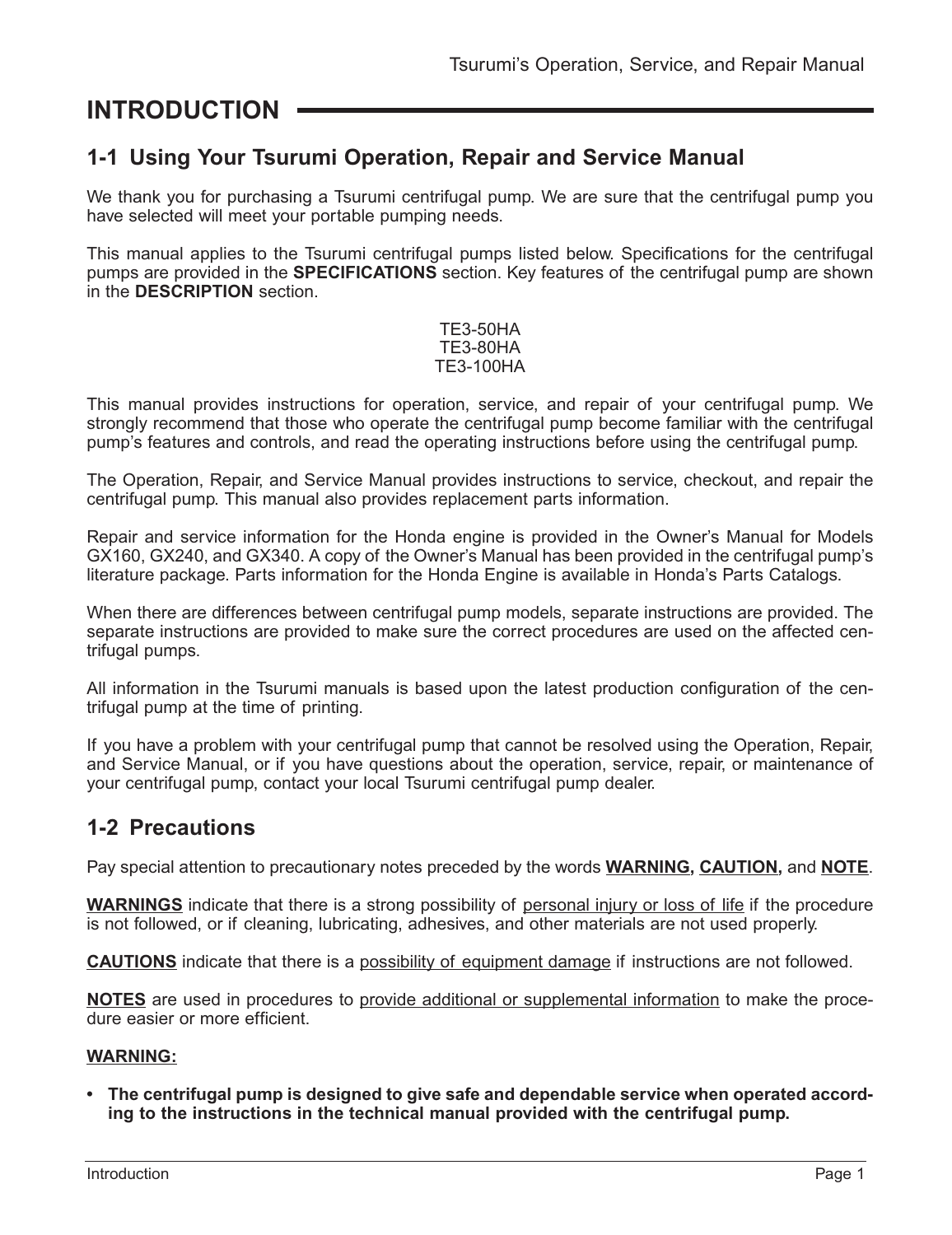Tsurumi's Operation, Service, and Repair Manual

**• Do not operate the centrifugal pump before you have read and understand the instructions and the engine manufacturer's manual. Failure to do so could result in personal injury or equipment damage.**

### **1-3 Safety Precautions**

### **WARNING:**

- **IN ORDER TO ASSURE SAFE AND EFFICIENT OPERATION OF THE CENTRIFUGAL PUMP, OPERATORS SHOULD READ AND COMPLY WITH THE FOLLOWING SAFETY PRECAU-TIONS.**
- **Do not operate the centrifugal pump near gasoline or gaseous fuels because of the potential danger from explosion or fire.**
- **Do not fill the fuel tank with fuel while the engine is running.** Be careful not to spill fuel during refueling. If fuel is spilled, wipe it off and let it dry before starting the engine.
- **Do not smoke or use an open flame near the fuel tank.**
- **Do not place flammable materials near the centrifugal pump.** Be careful not to place fuel, matches, gunpowder, oily cloths, straw, or any other combustibles near the centrifugal pump.
- **Do not operate the centrifugal pump inside a room, cave, tunnel, or other insufficiently ventilated area.** Always operate the centrifugal pump in a well-ventilated area. The engine may become overheated, and the poisonous carbon monoxide gas contained in the exhaust gases will endanger human lives.
- **Keep the centrifugal pump at least 1 meter (3 feet) away from any structure or building during use.** When a centrifugal pump is located close to a building or nearby equipment, heat and exhaust from the engine will cause the surrounding temperature to rise. This will degrade the engine's cooling efficiency, causing overheating.
- **Do not enclose the centrifugal pump nor cover it with a box.** The centrifugal pump has a builtin, forced-air cooling system, and may become overheated if it is enclosed.
- **Operate the centrifugal pump on a level surface.** It is not necessary to prepare a special foundation for the centrifugal pump. However, the centrifugal pump will vibrate on an irregular surface. Therefore, choose a level place without surface irregularities.
- **Shutoff the centrifugal pump when moving the centrifugal pump to another work site.** It the centrifugal pump is tilted or moved during operation, fuel may spill and/or the centrifugal pump may tip over, causing a hazardous situation. Proper lubrication cannot be expected if the centrifugal pump is operated on a steep incline or slope. In such a case, the piston may seize; it may seize even if the oil is above the upper level.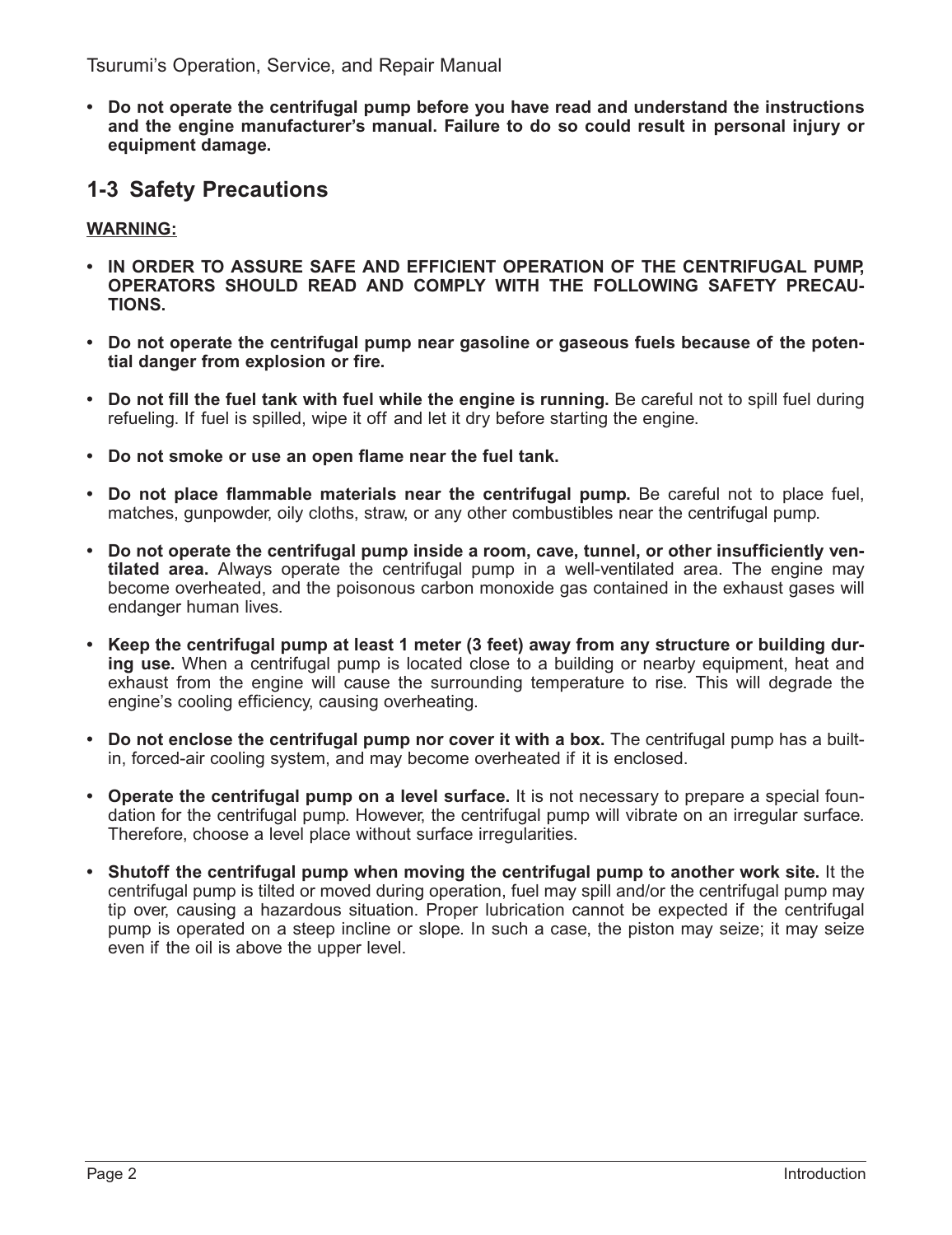### **1-4 Specifications / Key Features**

- **Heavy-duty Honda Engine** proven reliability quiet operation efficient fuel consumption
- *Oil Level Sensor* prevents engine operation when oil level is low
- *New Design* larger pump casing for increased durability
- *Mechanical Seal* silicon carbide seal element for long life
- *Rubber Vibration Isolation Mounts* isolates pump/engine vibration from the frame for maximum protection and noise reduction.
- *Durable Rolled Steel Frame* for strength and durability
- *High Chrome Impeller* increase ability to withstand the impact of debris passing through the pump

|        | <b>MODELS</b>             |                        | <b>TE3-50HA</b>          | <b>TE3-80HA</b>          | <b>TE3-100HA</b>      |
|--------|---------------------------|------------------------|--------------------------|--------------------------|-----------------------|
|        | Pump Output               | Gal./Min-to-Total Head | See Performance Curve    | See Performance Curve    | See Performance Curve |
| PUMP   | <b>Suction Size</b>       | Inches                 | 2 NPT Male               | 3 NPT Male               | 4 NPT Male            |
|        | Discharge Size            | <b>Inches</b>          | 2                        | 3                        | 4                     |
|        | Engine Models (Honda)     |                        | GX120K1-WKT2             | GX160K1-WKT2             | GX240K1-WKT2          |
|        | Max. HP (rpm)             | hp/rpm                 | 4.0 (3600 rpm)           | 5.5 (3600 rpm)           | 8.0 (3600 rpm)        |
| ENGINE | Displacement              | CC (ln <sup>3</sup> )  | 118                      | 163                      | 242                   |
|        | <b>Fuel Tank Capacity</b> | Gals.                  | 0.66                     | 0.95                     | 1.59                  |
|        | Noise Level (Rated Load)  | dB                     | 64 dB                    | 68 dB                    | 72 dB                 |
|        | <b>Starting System</b>    |                        | Recoil                   | Recoil                   | Recoil                |
| SET    | Dimensions (L x W x H)    | Inches                 | 18 1/2 x 14 5/8 x 17 1/8 | 28 1/2 x 16 1/2 x 18 7/8 | 25 x 18 x 23 1/2      |
|        | Shipping Weight           | Lbs.                   | 55                       | 64                       | 109                   |

• *Cast Iron Volute Casing*.

### **1-5 Performance Curves**

Refer to the performance curves for the pumping capacity of TE3 series centrifugal pumps.

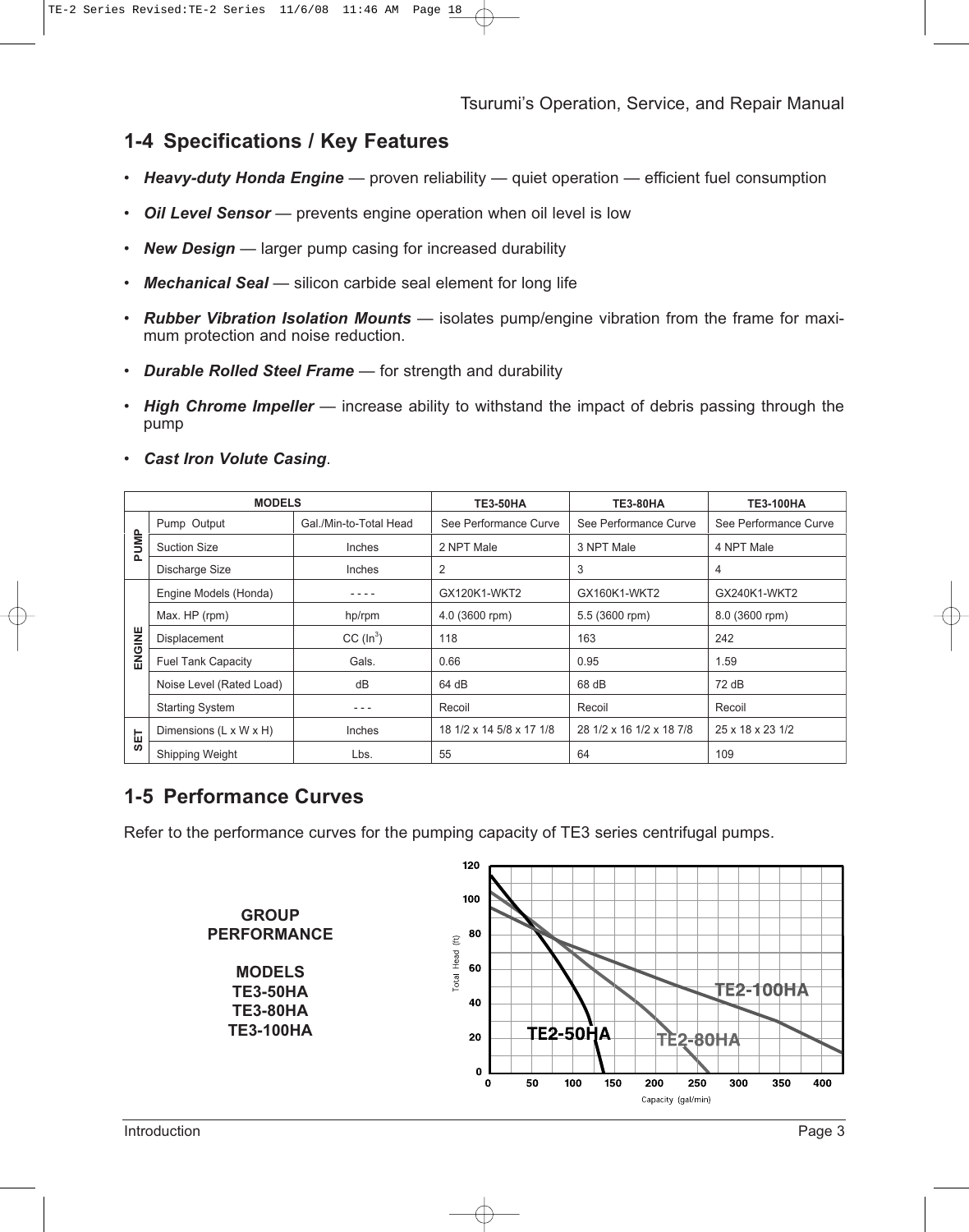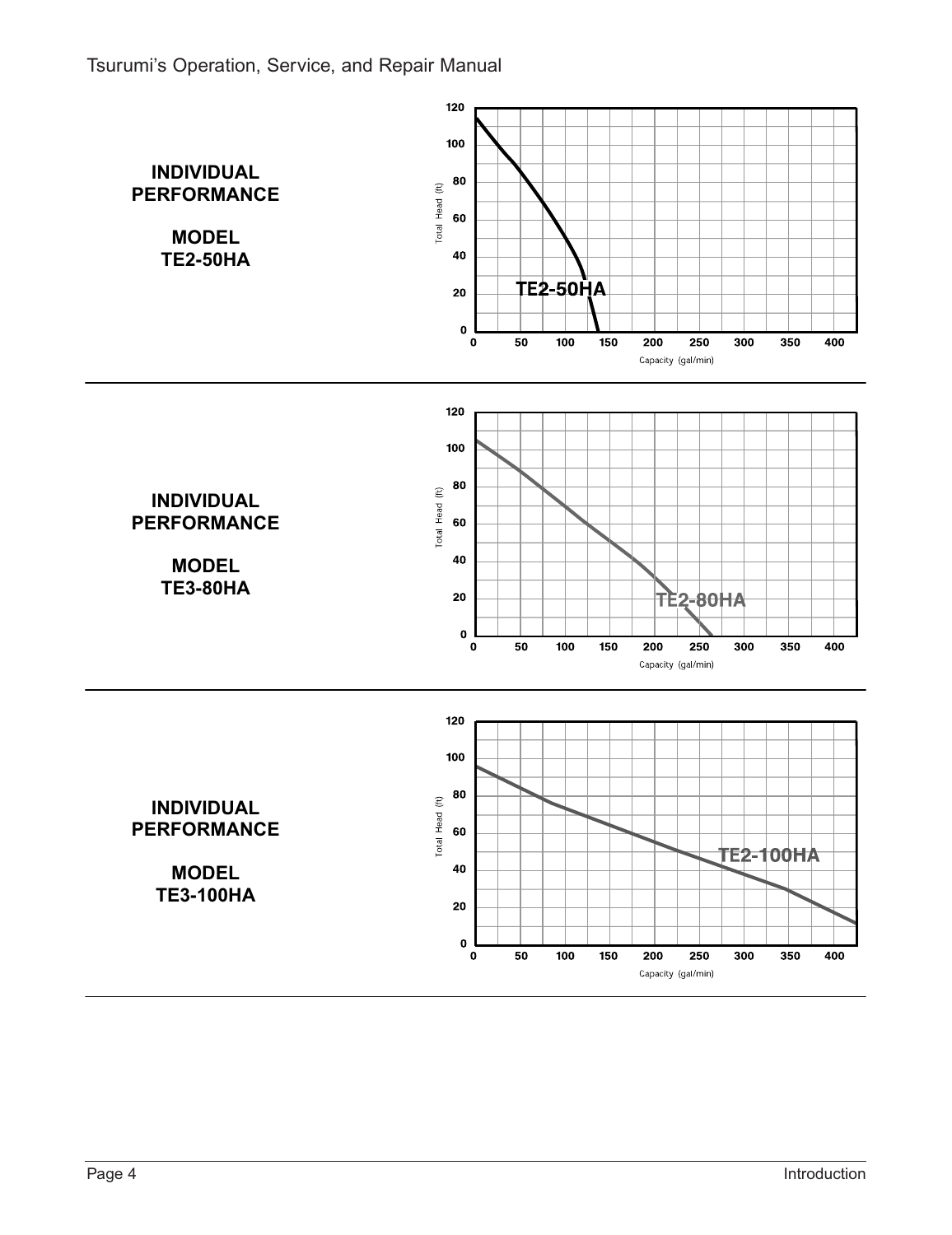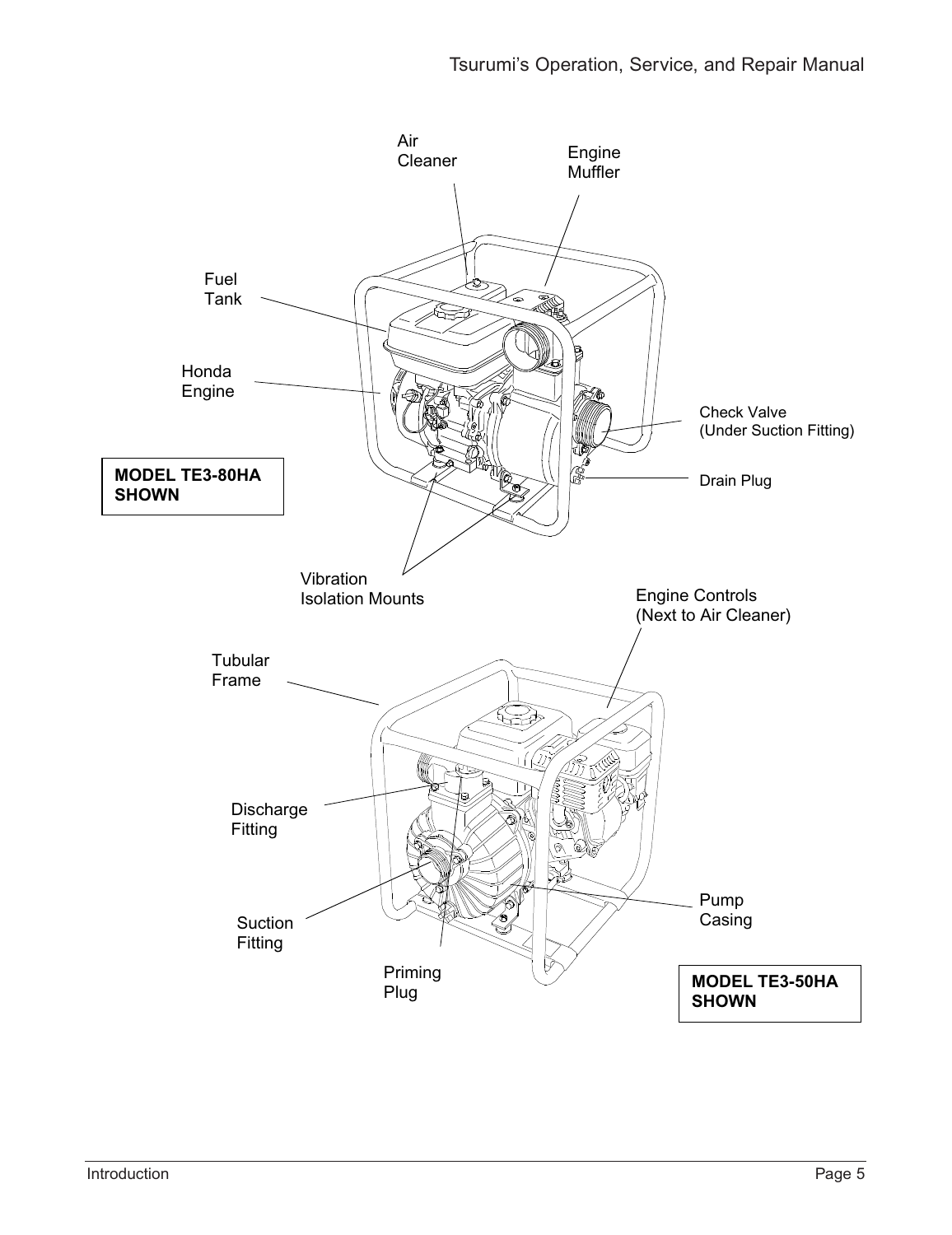## **OPERATING INSTRUCTIONS**

### **2-1 Operating Controls**

- A. The centrifugal pump is operated using the engine operating controls. The engine controls are located at the engine end of the pump frame.
- B. The controls consist of a throttle lever (for speed control), choke lever (for cold weather starting), fuel shutoff lever (to prevent fuel spills), and a recoil starter (to turnover engine by hand). (Refer to Figure 2-1.)





### **2-2. Check the Engine Oil Level**

#### **CAUTION:**

- **ENGINE OIL IS A MAJOR FACTOR AFFECTING PERFORMANCE AND SERVICE LIFE. NON-DETERGENT OILS AND 2-STROKE OILS ARE NOT RECOMMENDED BECAUSE THEY HAVE INADEQUATE LUBRICATING CHARACTERISTICS**
- **CHECK THE OIL LEVEL WITH THE ENGINE ON A LEVEL SURFACE AND THE ENGINE STOPPED.**
	- A. Use Honda 4-stroke oil, or use an equivalent high detergent, premium quality motor oil certified to meet or exceed U.S. automobile manufacturer's requirements for Service Classification SG, SF. Motor oils classified SG, SF will show this designation on the container. SAE 10W/30 is recommended for general, all-temperature use.
	- B. Other viscosity grades (see Figure 2-2) may be used when the average temperature in your area is within the indicated range.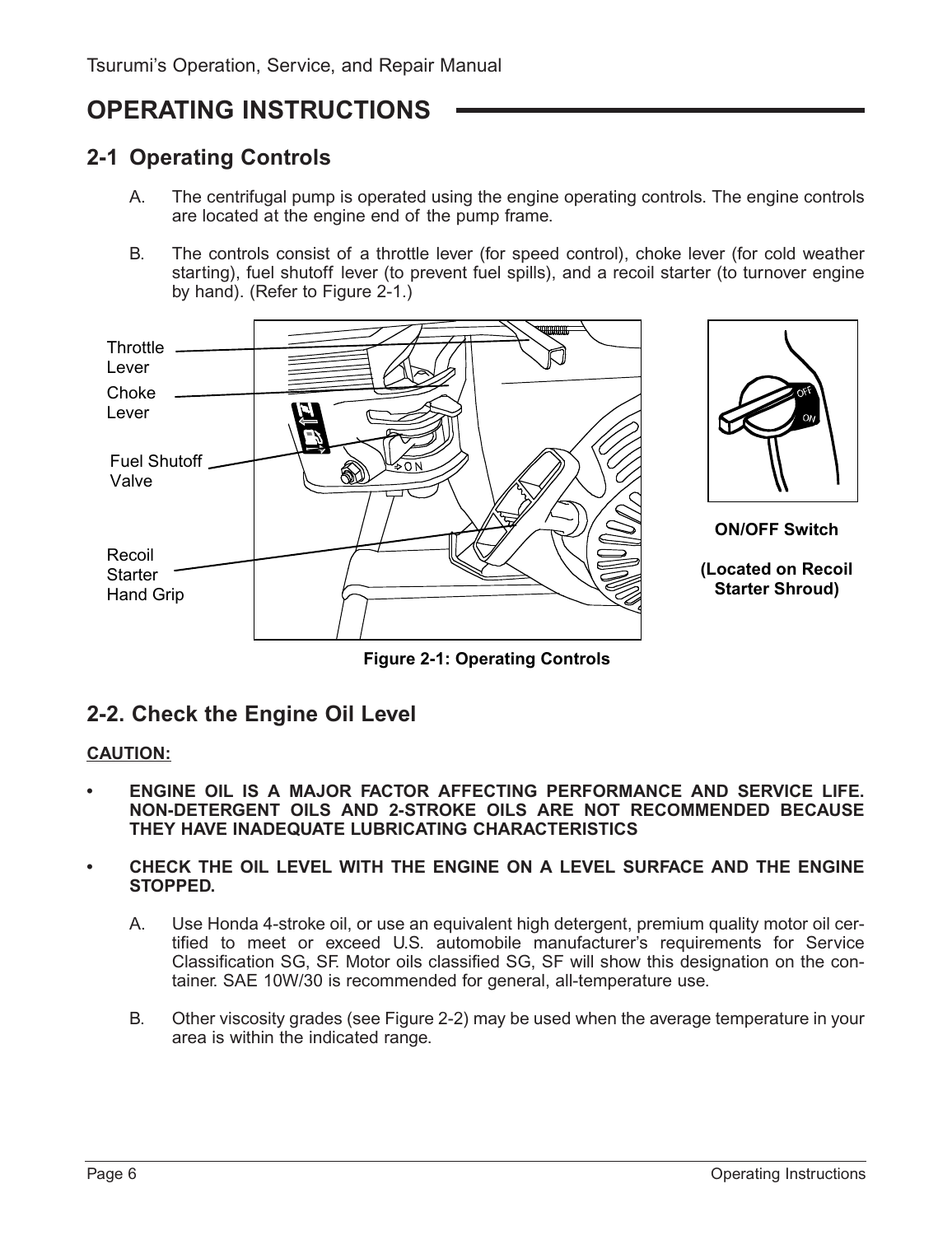

**Figure 2-2: Oil Viscosity Grade-to-Temperature Recommendations Figure 2-2: Oil Viscosity Grade-to-Temperature Recommendations**

- C. When checking oil, observe the following (refer to Figure 2-3):
	- (1) Make sure the engine is in a level position.
	- (2) Remove the oil filler cap/dipstick and wipe it clean.
	- (3) Insert the filler cap/dipstick into the oil filler neck, but do not screw it in.
	- (4) Remove the filler cap/dipstick and check the oil level.
	- (5) If the level is low, fill to the top of the oil filler neck with the recommended oil.
	- (6) Reinstall the oil filler cap/dipstick.



**Figure 2-3: Checking Oil Level**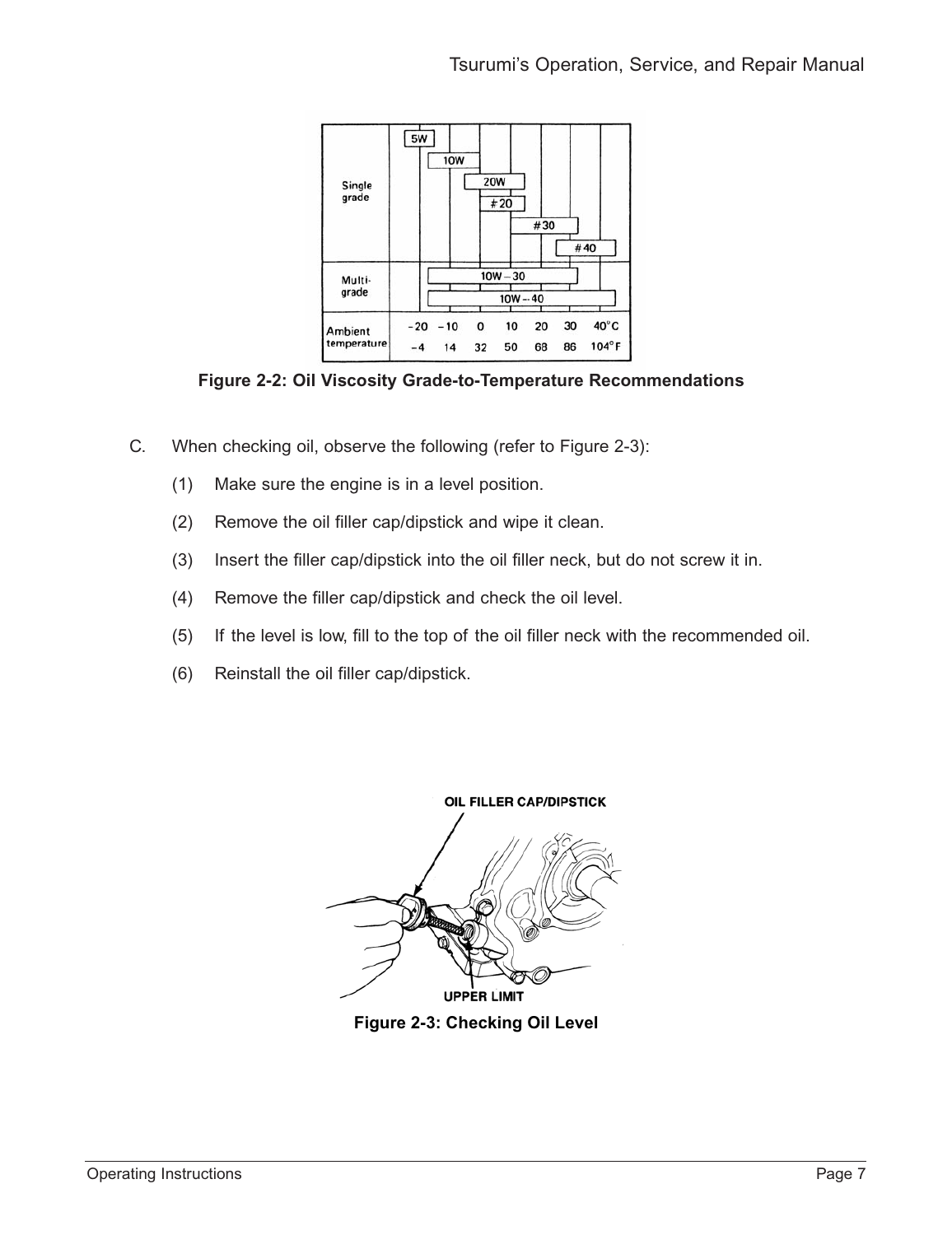### **2-3 Check Engine Fuel**

### **WARNING**

- **MAKE SURE YOU REVIEW EACH WARNING IN ORDER TO PREVENT FIRE HAZARD.**
- **DO NOT REFILL TANK WHILE ENGINE IS RUNNING OR HOT.**
- **CLOSE FUEL SHUT OFF VALVE BEFORE REFUELING.**
- **BE CAREFUL NOT TO GET DUST, DIRT, WATER OR OTHER FOREIGN OBJECTS INTO FUEL.**
- **WIPE OFF SPILLED FUEL THOROUGHLY BEFORE STARTING ENGINE.**
- **KEEP AWAY FROM OPEN FLAMES.**
- **DO NOT USE SMOKING MATERIALS WHEN FILLING THE FUEL TANK.**
- **DO NOT REFUEL WHILE SMOKING OR NEAR OPEN FLAME OR OTHER SUCH POTEN-TIAL FIRE HAZARDS. OTHERWISE FIRE ACCIDENT MAY OCCUR.**
- **AVOID REPEATED OR PROLONGED CONTACT WITH SKIN OR BREATHING OF VAPOR.**
- **KEEP OUT OF REACH OF CHILDREN.**

### **2-4 Check Fuel Level**

- A. Remove cap from fuel tank. If fuel level is low, refill with unleaded automotive gasoline.
- B. Fuel tank capacities are provided below:

| TE3-50HA 0.95 gal.  |  |
|---------------------|--|
| TE3-80HA 1.60 gal.  |  |
| TE3-100HA 1.70 gal. |  |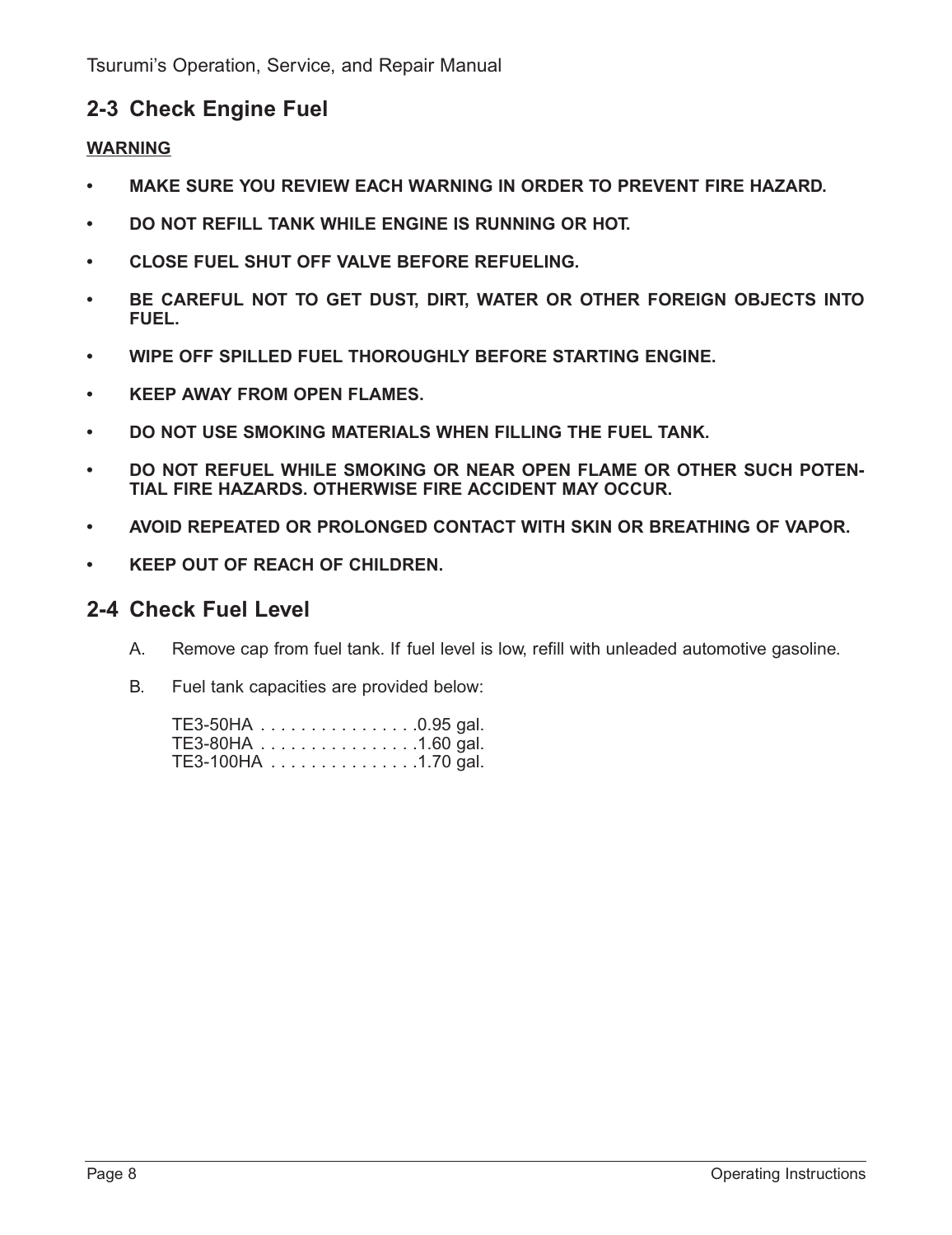### **2-5 Pre-Start Checks**

#### **WARNING:**

**• MAKE SURE YOU REVIEW EACH WARNING IN ORDER TO PREVENT FIRE HAZARD.**

### **• KEEP AREA CLEAR OF FLAMMABLES OR OTHER HAZARDOUS MATERIALS.**

- A. Check the following items before starting the engine.
	- (1) Fuel leakage from fuel hose, sediment cup, etc.
	- (2) Bolts and nuts for looseness. Components for damage or breakage.
	- (3) Check centrifugal pump surroundings.
		- (a) Keep centrifugal pump at least three (3) feet (one [1] meter) away from buildings or other structures.
		- (b) Only operate centrifugal pump in a dry, well-ventilated area.
		- (c) Keep exhaust pipe clear of foreign objects.
		- (d) Keep centrifugal pump away from open flame.
		- (a) Keep centrifugal pump on a stable and level surface.
		- (b) Do not block centrifugal pump air vents with paper or other material.

### **2-6 Starting and Operating the Engine**

- A. Refer to the Honda engine owner's manual.
- B. Put the fuel valve in the ON position.
- C. Move the choke lever to the closed position.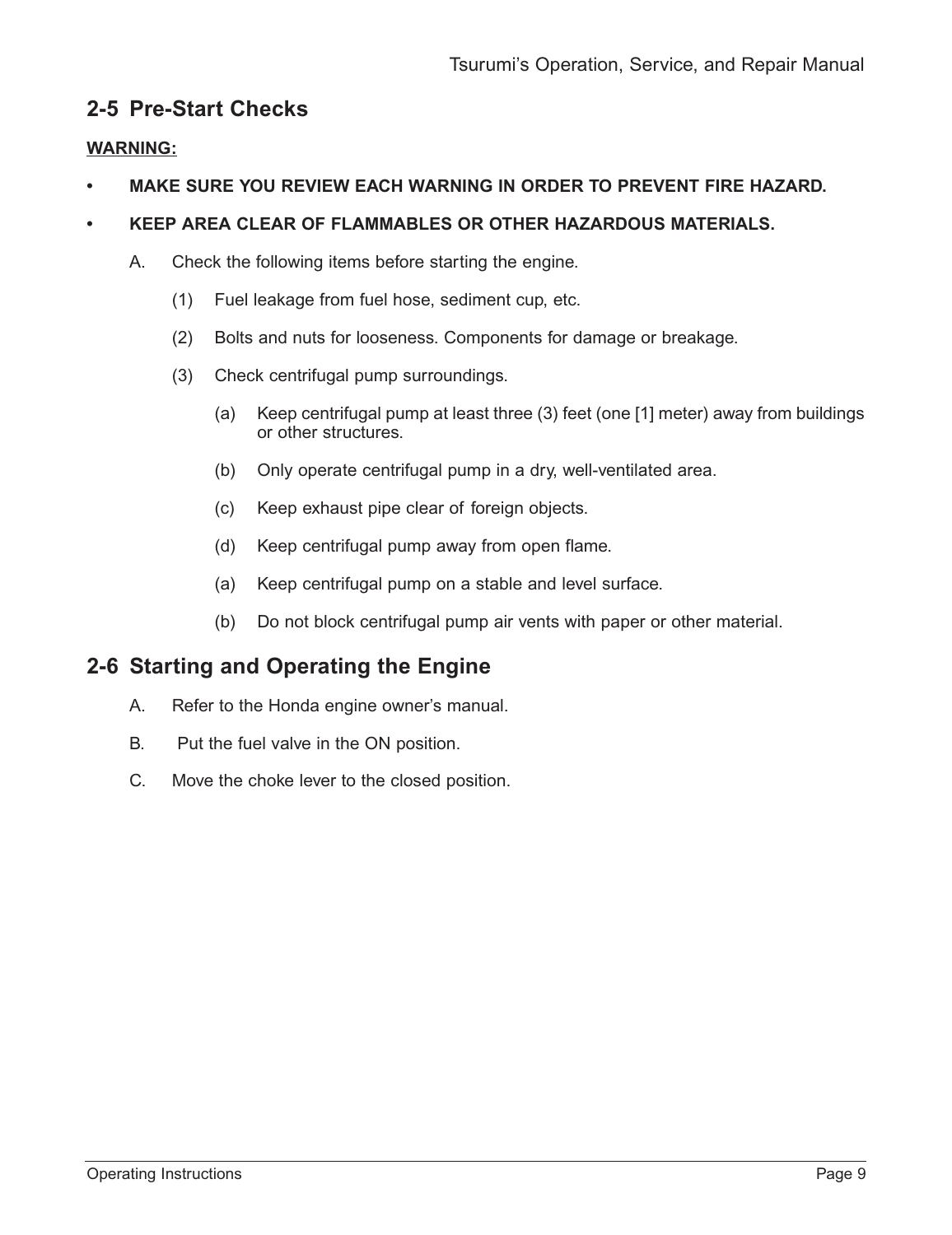Tsurumi's Operation, Service, and Repair Manual

### **NOTE:**

- **•** The choke may not be needed if the engine is warm or the air temperature is high.
	- D. Set the ON/OFF switch to ON (the ON/OFF switch is mounted on the recoil shroud).
	- E. Move the throttle lever slightly to the left.
	- F. Pull the starter grip lightly until resistance is felt, then pull briskly.

### **NOTE:**

- **•** Do not allow the starter grip to snap back against the engine. Return it gently to prevent damage to the starter.
	- G. As the engine warms up, gradually move the choke lever to the OPEN position.

### **2-7 Using the Centrifugal Pump**

- A. Connect suction and discharge hoses. Make sure suction hose is fitted with a strainer.
- B. Remove priming plug from top of pump and fill chamber with water.
- C. Operate the engine at idle speed for 3 to 5 minutes.
- D. After engine warm up, move the throttle lever to the operating speed.

### **2-8 Stopping the Centrifugal Pump**

- A. Move the throttle lever fully to the right.
- B. Set the ON/OFF switch to OFF.
- C. Turn the fuel valve to the OFF position.

### **2-9 Oil Alert**

- A. The oil alert sensor detects the lowering of the oil level in the crankcase and automatically stops the engine when the oil level falls below the predetermined level.
	- (1) When the engine stops automatically, check the oil level. Refill engine oil to the upper level and restart the engine.
	- (2) If the engine does not start by usual starting procedures, check the oil level.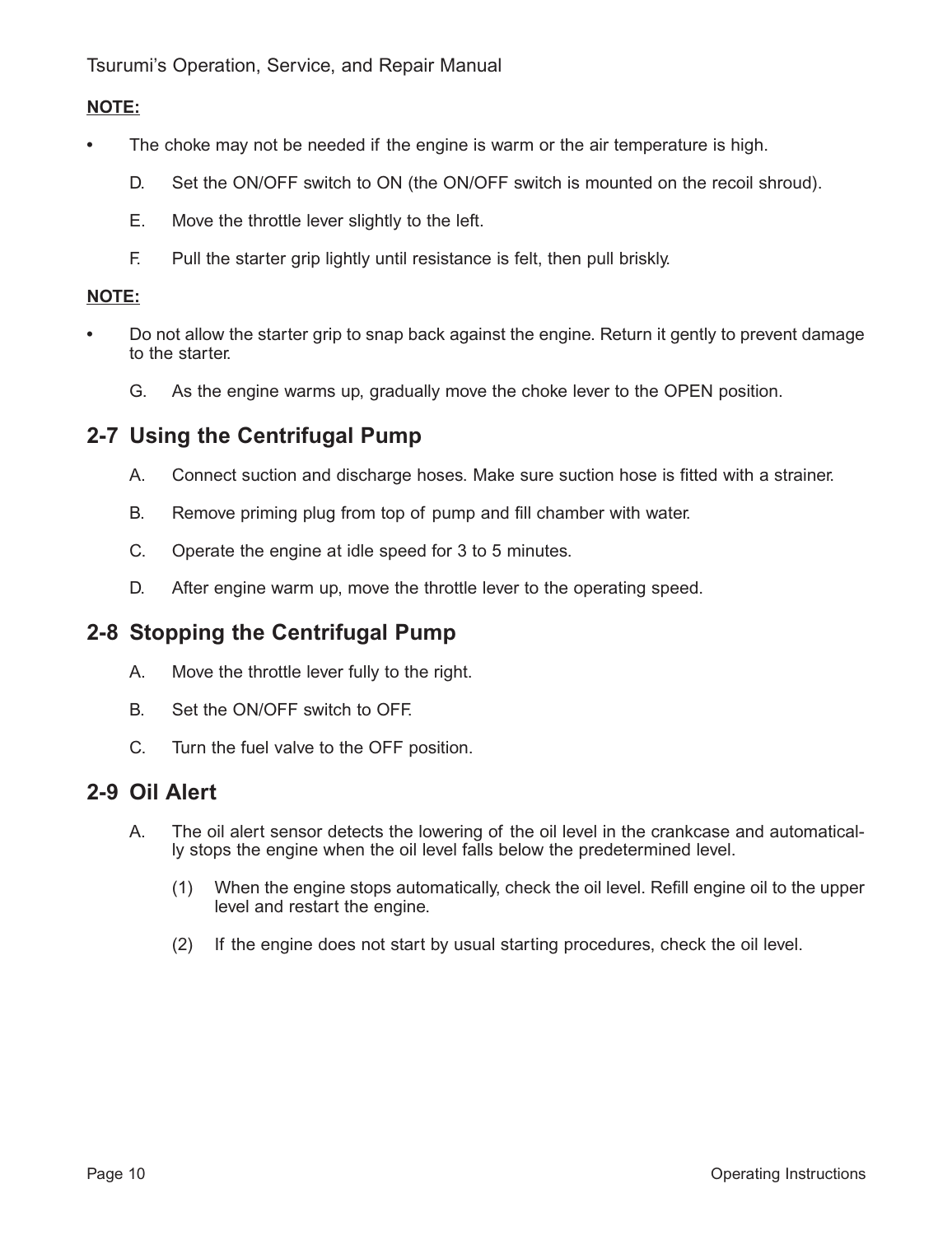## **TROUBLESHOOTING**

The troubleshooting tables below can be used as a guide to isolate centrifugal pump faults. Refer to these tables when the engine fails to start after several attempts. If, after following these procedures, the pump fails to start, contact the nearest Tsurumi pump dealer.

| Fault                                       | <b>Probable Cause</b>                        | Remedy                                                                                                                                            |
|---------------------------------------------|----------------------------------------------|---------------------------------------------------------------------------------------------------------------------------------------------------|
| Pump does not pump.                         | Insufficient priming water.                  | Add more water through priming plug.                                                                                                              |
|                                             | Mechanical seal chipped or broken.           | Replace mechanical seal.                                                                                                                          |
|                                             | Check valve damaged.                         | Replace check valve.                                                                                                                              |
|                                             | Suction hose damaged or strainer<br>clogged. | Replace hose. Clean strainer.                                                                                                                     |
|                                             | Air leaks caused by O-ring<br>damage.        | Replace O-rings.                                                                                                                                  |
| Discharge flow or pump<br>pressure too low. | Air leaks caused by O-ring<br>damage.        | Replace O-rings.                                                                                                                                  |
|                                             | Suction hose or strainer clogged.            | Replace hose.                                                                                                                                     |
|                                             |                                              | Clean strainer.                                                                                                                                   |
|                                             | Excessive impeller clearance.                | Disassemble to obtain casing cover and<br>impeller. Determine clearance and re-<br>shim as required (refer to Replacement<br>of Mechanical Seal). |
|                                             | Engine rpm too low.                          | Check rpm and reset throttle as<br>required.                                                                                                      |
|                                             | Lift head too high.                          | Lower lift head.                                                                                                                                  |
| Pump primes too<br>slowly.                  | Insufficient priming water.                  | Add more water through priming plug.                                                                                                              |
|                                             | Mechanical seal chipped or broken.           | Replace mechanical seal.                                                                                                                          |
|                                             | Check valve damaged.                         | Replace check valve.                                                                                                                              |
|                                             | Suction hose damaged or strainer             | Replace hose.                                                                                                                                     |
|                                             | clogged.                                     | Clean strainer.                                                                                                                                   |
|                                             | Air leaks caused by O-ring<br>damage.        | Replace O-rings.                                                                                                                                  |
|                                             | Engine rpm too low.                          | Check rpm and reset throttle as<br>required.                                                                                                      |
|                                             | Lift head too high.                          | Lower lift head.                                                                                                                                  |
| Noise or vibration.                         | Faulty mounting.                             | Pump/engine attaching parts loose.<br>Tighten as required.                                                                                        |
|                                             |                                              | Damaged vibration isolation mounts.<br>Replace mounts.                                                                                            |

|  |  | <b>Table 3-1: Troubleshooting Table</b> |  |
|--|--|-----------------------------------------|--|
|--|--|-----------------------------------------|--|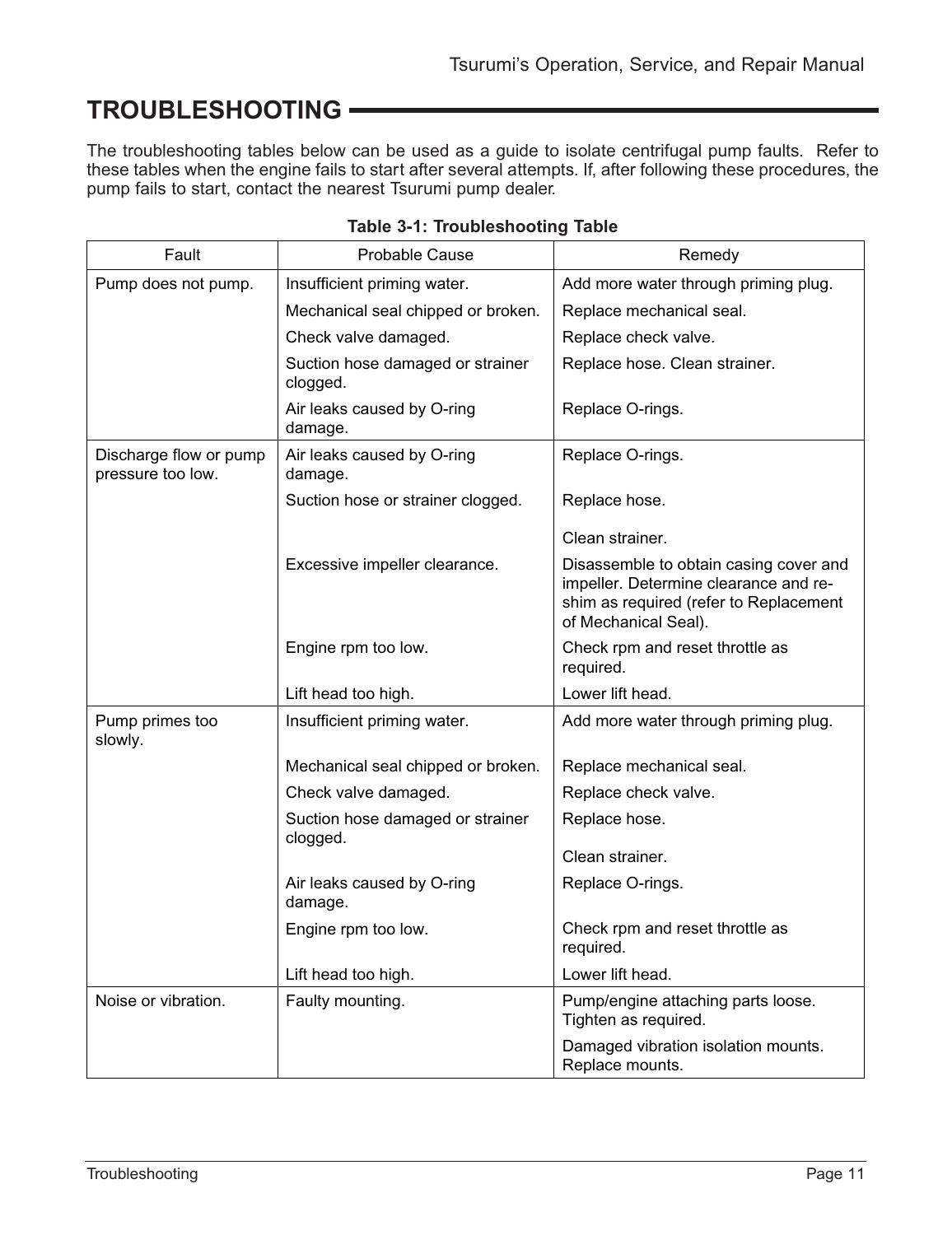### **MAINTENANCE**

### **4-1 Maintenance Schedule**

To maintain the centrifugal pump in peak operating condition, observe and implement the maintenance and adjustment schedule in Table 4-1. Inspect and/or service the centrifugal pump at the intervals shown in Table 4-1.

#### **WARNING:**

**• SHUT OFF THE ENGINE BEFORE PERFORMING ANY MAINTENANCE. IF OPERATION OF THE ENGINE IS REQUIRED, MAKE SURE THE AREA IS WELL VENTILATED; THE ENGINE EXHAUST CONTAINS POISONOUS CARBON MONOXIDE GAS.**

#### **CAUTION:**

**• REFER TO THE HONDA ENGINE OWNER'S MANUAL FOR OTHER MAINTENANCE REQUIREMENTS.**

| Frequency               | <b>Maintenance Action</b>                                                                 |
|-------------------------|-------------------------------------------------------------------------------------------|
| Daily                   | Check oil level.                                                                          |
|                         | Check all components according to the PRE-OPERATIONAL<br>CHECKS section.                  |
| 50 Hours                | Wash cleaner element.                                                                     |
|                         | Check spark plug and clean if necessary.                                                  |
| 100 Hours               | Change engine oil.                                                                        |
| 200 Hours               | Adjust spark plug gap.                                                                    |
|                         | Clean fuel strainer.                                                                      |
| 500 Hours (12 Months)   | Replace spark plug and cleaner element.                                                   |
|                         | Clean and adjust carburetor, valve clearance, and valve seat<br>along with cylinder head. |
| 1,000 Hours (24 Months) | Check rotor and stator.                                                                   |
|                         | Replace engine isolation mounts.                                                          |
|                         | Overhaul engine.                                                                          |
|                         | Change fuel lines.                                                                        |

|  | Table 4-1: Maintenance Schedule |  |
|--|---------------------------------|--|
|--|---------------------------------|--|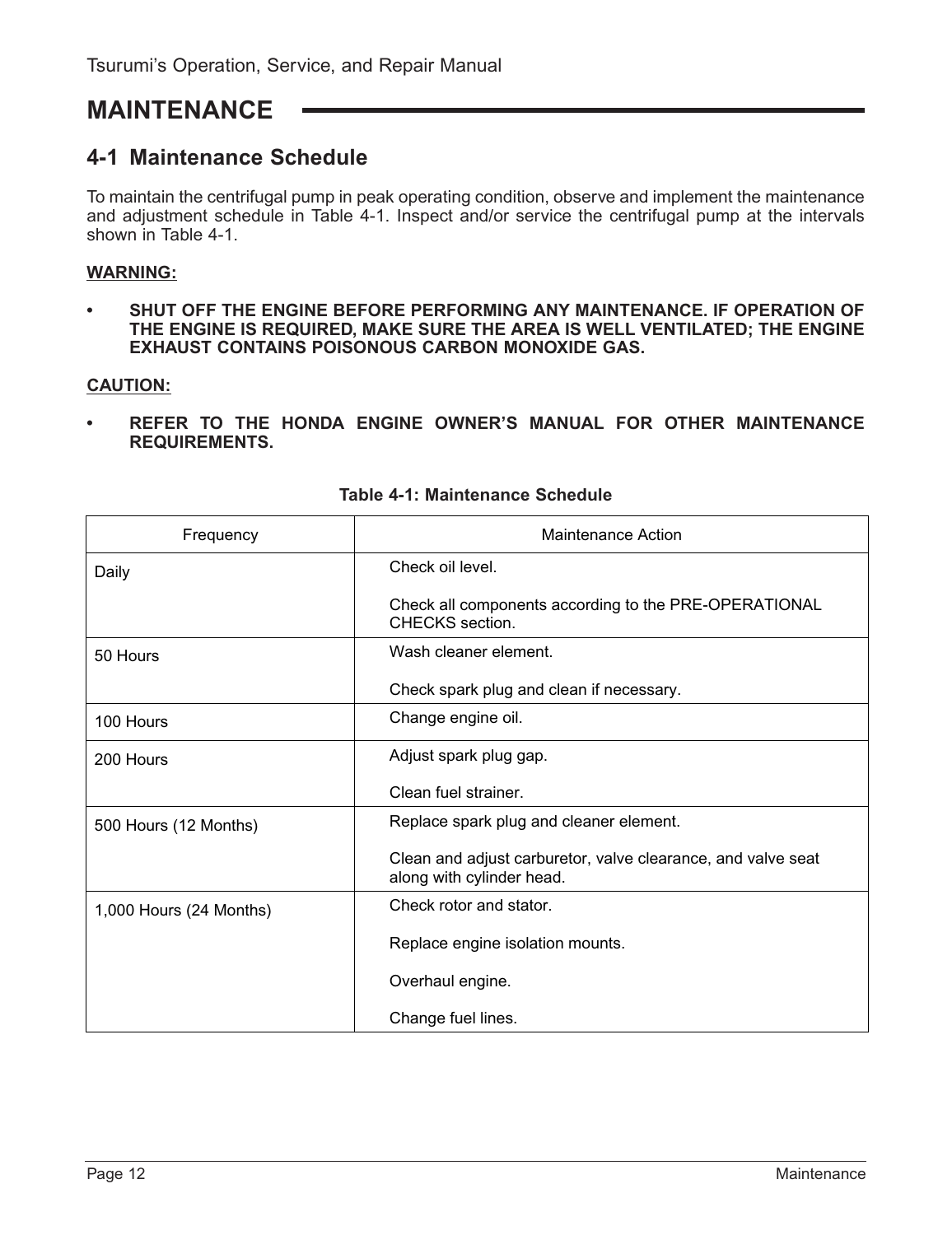### **4-2 Changing Engine Oil**

- A. An initial oil change should be performed after the first twenty- (20) hours of use. Thereafter, change oil every 100 hours.
- B. Before changing the oil, check for a suitable way to dispose of the used oil. Do not pour it down sewer drains, onto garden soil or into open streams. Refer to your local zoning and environmental regulations for disposal and handling requirements.
- C. Drain the oil while the engine is still warm to assure rapid and complete draining.
- D. Remove the oil filler dipstick/cap and drain plug. Allow oil to drain from the engine (refer to Figure 4-1).



**Figure 4-1: Draining Engine Oil**

- E. Install the drain plug, and tighten it securely.
- F. Refill with the recommended oil (refer to Figure 2-2).
- G. After filling with oil, check the oil level.
- H. When oil reaches the upper limit, install the oil filler dipstick/cap (Figure 4-2).

#### **NOTE:**

**•** Engine oil capacity: 1.1 liters (1.16 U.S. Quart)



**Figure 4-2: Checking Oil Level**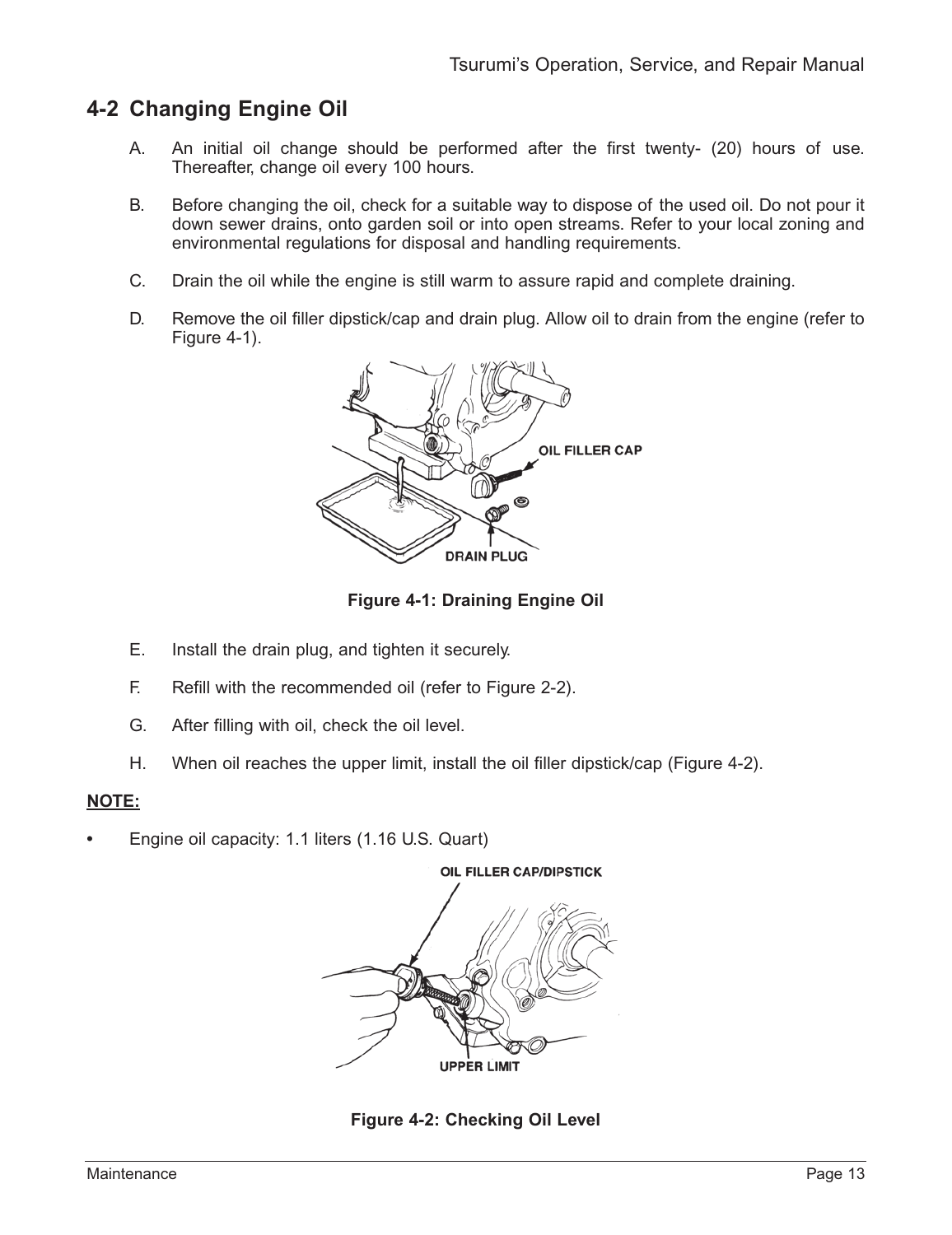### **4-3 Air Cleaner Service**

#### **WARNING:**

**• NEVER USE GASOLINE OR LOW FLASH POINT SOLVENTS FOR CLEANING THE AIR CLEANER ELEMENT. A FIRE OR EXPLOSION COULD RESULT.**

#### **CAUTION:**

- **NEVER RUN THE ENGINE WITHOUT THE AIR CLEANER. RAPID ENGINE WEAR WILL RESULT FROM CONTAMINANTS, SUCH AS DUST AND DIRT, BEING DRAWN THROUGH THE CARBURETOR AND INTO THE ENGINE.**
	- A. A dirty air cleaner will restrict airflow to the carburetor.
	- B. To prevent degraded engine operation, service the air cleaner regularly. Service more frequently when operating the engine in extremely dusty areas.

### **4-4 Sediment Cup Cleaning**

#### **WARNING:**

- **GASOLINE IS EXTREMELY FLAMMABLE AND IS EXPLOSIVE UNDER CERTAIN CONDI-TIONS. DO NOT SMOKE OR ALLOW OPEN FLAMES OR SPARKS IN THE AREA.**
	- A. Turn the fuel valve to OFF (refer to Figure 2-1).
	- B. Remove the sediment cup and O-ring. Wash both parts in nonflammable or high flash point solvent.
	- C. Wipe the sediment cup and O-ring dry, then reinstall.

#### **WARNING:**

- **AFTER INSTALLING THE SEDIMENT CUP, CHECK FOR LEAKS, AND MAKE SURE THE AREA IS FREE OF RESIDUAL FUEL SPILLS OR SEEPAGE BEFORE STARTING THE ENGINE.**
	- D. Set the fuel shutoff valve (Figure 2-1) to ON.
	- E. Check for leaks.

### **4-5 Cleaning and Adjusting Spark Plug**

Recommended spark plugs: BPR6ES(NGK) W20EPR-U (NIPPONDENSO)

- A. To ensure proper engine operation, the spark plug must be properly gapped and free of deposits.
- B. Remove the spark plug cap.
- C. Clean any dirt from around the spark plug base.
- D. Use the proper size spark plug wrench to remove the spark plug.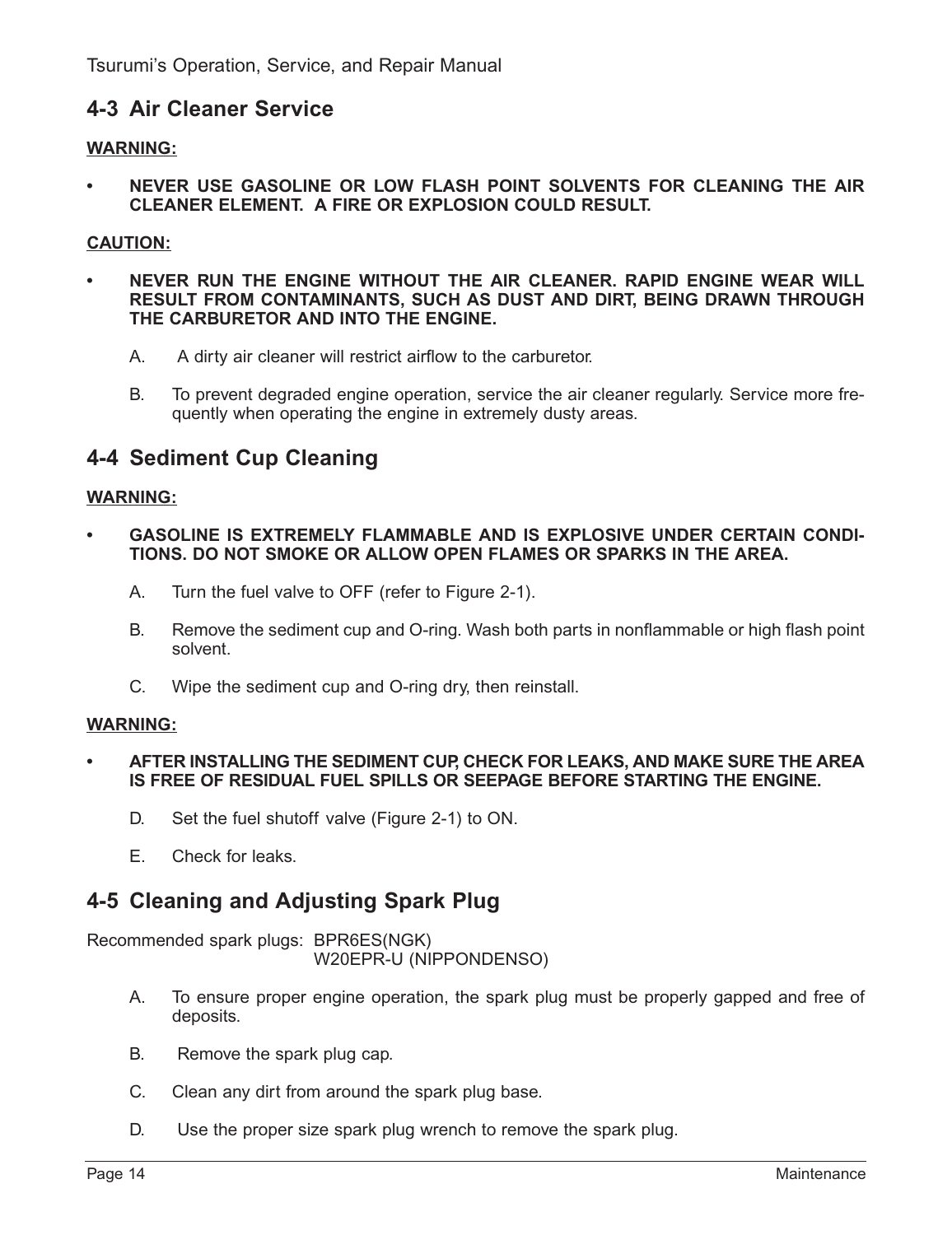#### **WARNING:**

- **THE MUFFLER BECOMES VERY HOT DURING OPERATION AND REMAINS HOT FOR A WHILE AFTER STOPPING THE ENGINE. BE CAREFUL NOT TO TOUCH THE MUFFLER WHILE IT IS HOT.**
	- E. Visually inspect the spark plug. Discard spark plug if the insulator is cracked or chipped. Clean the spark plug with a wire brush if it is to be reused.
	- F. Measure the plug gap with a feeler gauge. Adjust the gap as necessary by bending the side electrode (refer to Figure 4-3).
	- G. The gap should be 0.7 0.8 mm (0.028 0.031 inch) as shown.



**Figure 4-3: Spark Plug Gap**

### **4-6 Disassembly of Centrifugal Pump**

#### **WARNING:**

- **THE SHIPPING WEGHT OF THE MODEL TE2-SERIES PUMPS RANGE FROM 55 TO 109 POUNDS. TO AVOID PERSONAL INJURY, USE AN OVERHEAD LIFTING DEVICE OR GAIN THE ASSISTANCE OF ANOTHER PERSON TO LIFT THE PUMP ON AND OFF THE BENCH.**
- **IT IS RECOMMENDED THAT THE PUMP BE ASSEMBLED AND DISASSEMBLED ON A BENCH OR SIMILAR SURFACE WITH THE ENGINE SHROUD FACING DOWN. IN ADDI-TION, WOODEN BLOCKS IN A VARIETY OF LENGTHS AND THICKNESSES SHOULD BE AVAILABLE FOR SUPPORT OF THE ENGINE AFTER PUMP REMOVAL.**

#### **NOTE:**

- **•** Exception notes are provided where the procedures differ between pump models.
- **•** Separate parts listings are provided for each model of centrifugal pump.
- **•** The item numbers in procedures correspond with the item numbers used in the **REPLACEMENT PARTS** section of the manual. Refer to exploded view in Figure 4-4 for parts location.
- **•** Use wooden blocks to steady and support frame (21) and engine (33) during disassembly and assembly.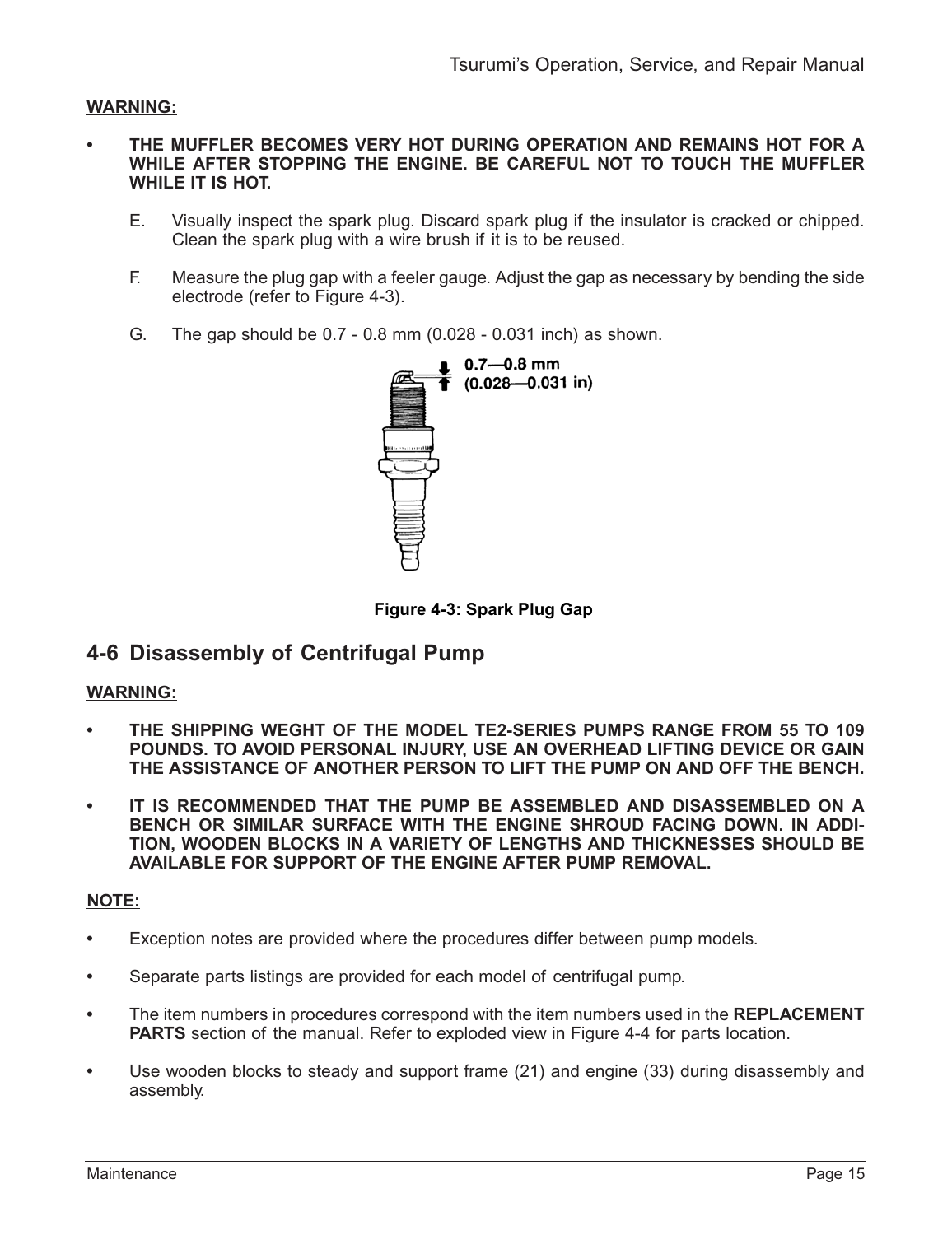#### **A. Remove Centrifugal Pump Components**

- (1) Remove two screws (30) from bracket (25) and pump casing (1). Remove two spring nuts (27) and two brackets (25).
- (2) Position the frame (21) so the pump is facing up (with the engine shroud down).
- (3) Remove four bolts (18) and lift casing (1) from casing cover (2).
- (4) Remove volute casing (4), packing (9), and O-ring (8). Check packing (9) and O-ring (8) for damage and replace if damaged.



**Figure 4-4: Removal of Internal Components**

- (5) Using a hard plastic hammer, sharply rap on the end of the hex on impeller (3). If impeller (3) did not come loose, put a wooden block against one of the impeller vanes. Then strike the wooden block (counterclockwise) with a hammer to loosen the impeller.
- (6) Rotate impeller (3) until it can be removed from the threaded end of the engine crankshaft.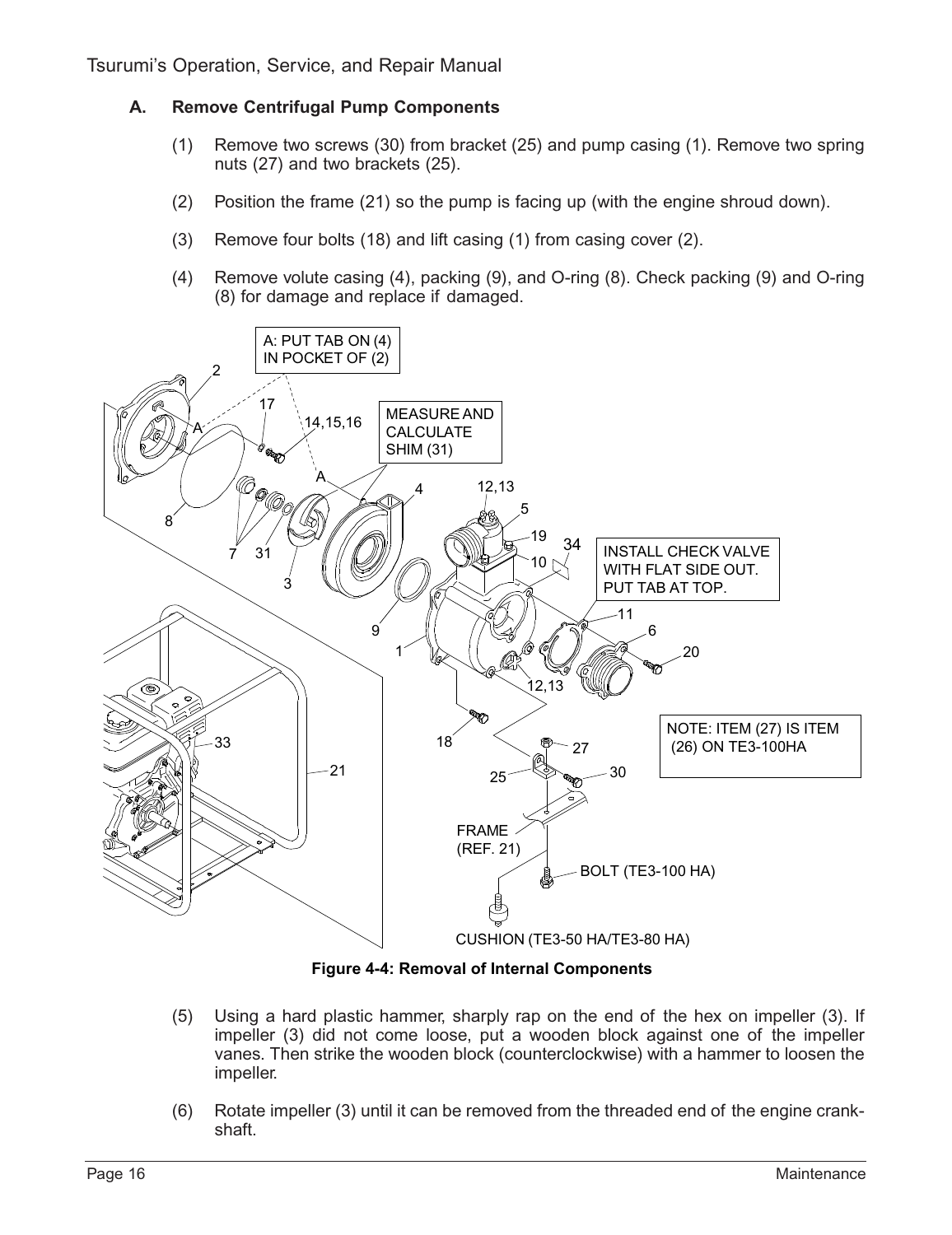- (7) If installed, remove shim (31) from bore in impeller (or remove shim from end of engine crankshaft).
- (8) Remove four bolts (14), spring washers (15), plain washers (16), and seals (17). Remove casing cover (2) from the engine (33). Check the condition of seals (17) and replace if damaged.
- (9) Assemble the centrifugal pump according to the procedures in **Assembly of the Centrifugal Pump** unless one of the following applies:.
	- (a) If the pump has been disassembled to replace mechanical seal (7), refer to **4-8. Replacement of Mechanical Seal** for replacement procedures.
	- (b) If the pump has been disassembled to replace cushions (23 or 24), refer to **4-9. Replacement of Cushions** for replacement procedures.
	- (c) If the pump has been disassembled to remove or replace engine (33), refer to **4-10. Replacement of Engine** for replacement procedures.

### **4-7 Replacement of Mechanical Seal**

#### **A. Description of the Mechanical Seal**

- (1) The mechanical seal (7) is a two part seal. The seal consists of a fixed element and a rotating element.
- (2) The fixed element is installed in the center bore of the cover casing. The fixed element is sealed between the seal and the center bore that is provided by a strip of sealant on the outside diameter of the seal.
- (3) The rotating element is installed in the center bore of the impeller. The rotating element consists of a silicone-carbide mating ring and a close-fitting rubber cushion.
- (4) A static seal is provided between the pump casing and the volute casing.

#### **B. Removal of Mechanical Seal**

- (1) Disassemble the pump only to the extent required to access the seal in casing cover (2) and impeller (3). Refer to Remove Centrifugal Pump Components.
- (2) Remove old mechanical seal (7) from casing cover (2) using a driver similar to the driver in Figure 4-5.

#### **NOTE:**

**•** Sealant is used on the outside diameter of mechanical seal (7). The sealant has a strong bond in the casing cover bore and requires considerable driving force to remove the seal. Use of an arbor press is therefore recommended.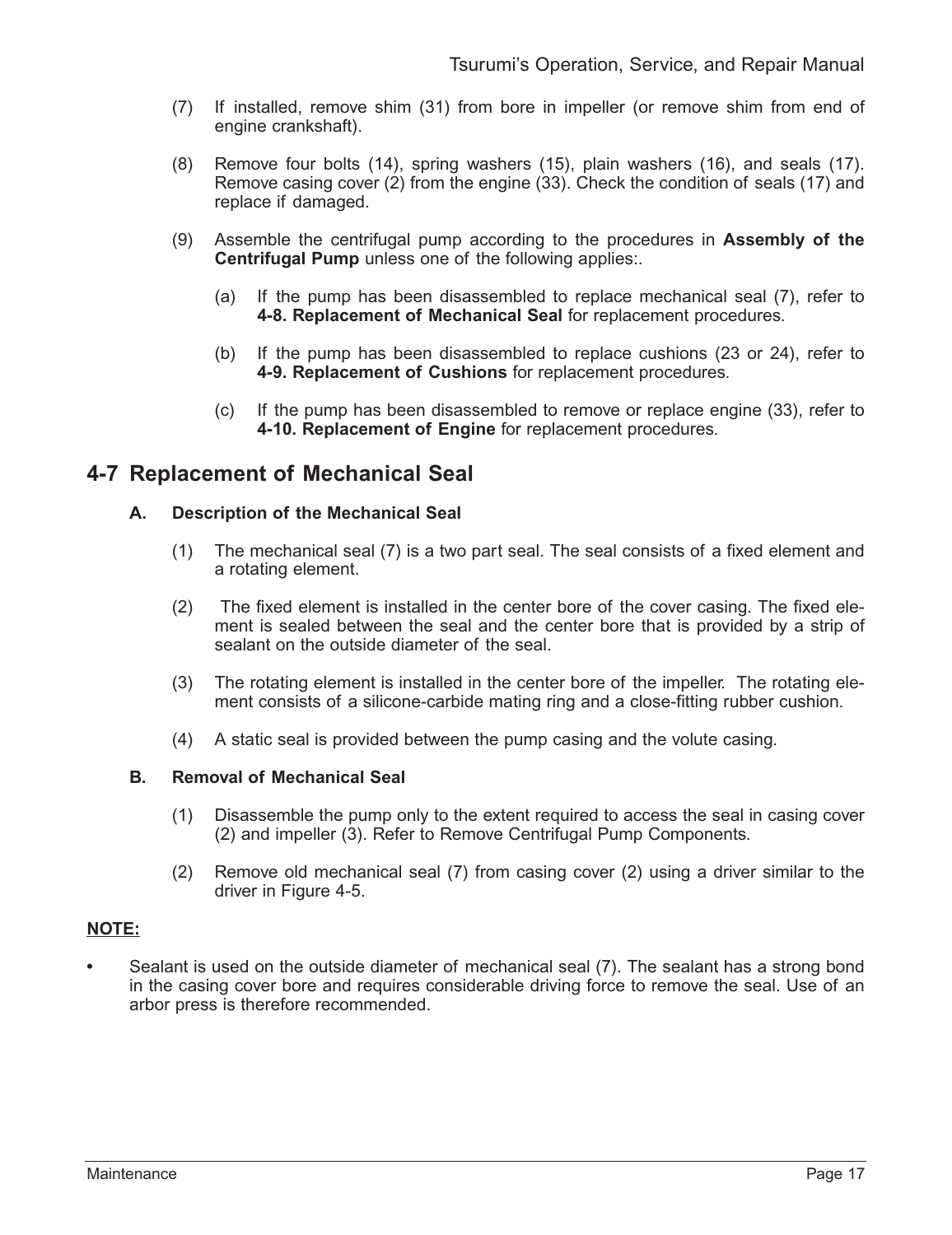

#### **LEGEND**

- $A = B + C$  (Tool length)<br> $B =$  Overall uninstalled
- B = Overall uninstalled height of mechanical seal.<br>C = Length of casing cover center bore from start o
- $=$  Length of casing cover center bore from start of bore to face of installed seal. Multiply length times 2.
- $D =$  Outside diameter of tool to have a slip fit with inside diameter of mechanical seal.<br>E = Inside diameter of recess to be sized to fit over the mechanical seal. Recess depth
- E = Inside diameter of recess to be sized to fit over the mechanical seal. Recess depth to be enough to contact only the cup flange of the mechanical seal.
- $F =$  Outside diameter to be same diameter as the cup flange on mechanical seal. (The outside diameter of the tool should be sized to have a slip fit with the center bore of the casing cover (2). The inside diameter of the tool should be sized so the tool contacts the metal cup of the seal.)

#### **Figure 4-5: Mechanical Seal Installation/Removal Tool**

- (3) Clean bore in casing cover to remove all traces of sealant residue.
- (4) Take the measurements needed for calculating the thickness of shim (31). The shim is sized to provide clearance between the casing cover (2) and impeller (3).
	- (a) Refer to Figures 4-6. Measure and record dimension A.
	- (b) Refer to Figures 4-7. Measure and record dimension B.
	- (c) Subtract dimension B from dimension A. The resultant dimension is the thickness of the shim (31).

|                          | Minus |                                |                  |
|--------------------------|-------|--------------------------------|------------------|
| (Depth of Volute Casing) |       | (Height of Installed Impeller) | (Shim Thickness) |

- (5) Select the combination of shims (31) (see Figure 4-8) that will provide clearance of 0.020 inch to 0.040 inch (0.508 mm to 1.016 mm). Temporarily set shims (31) aside for installation later.
- (6) Complete assembly of the centrifugal pump according to the procedures in **Assembly of the Centrifugal Pump.**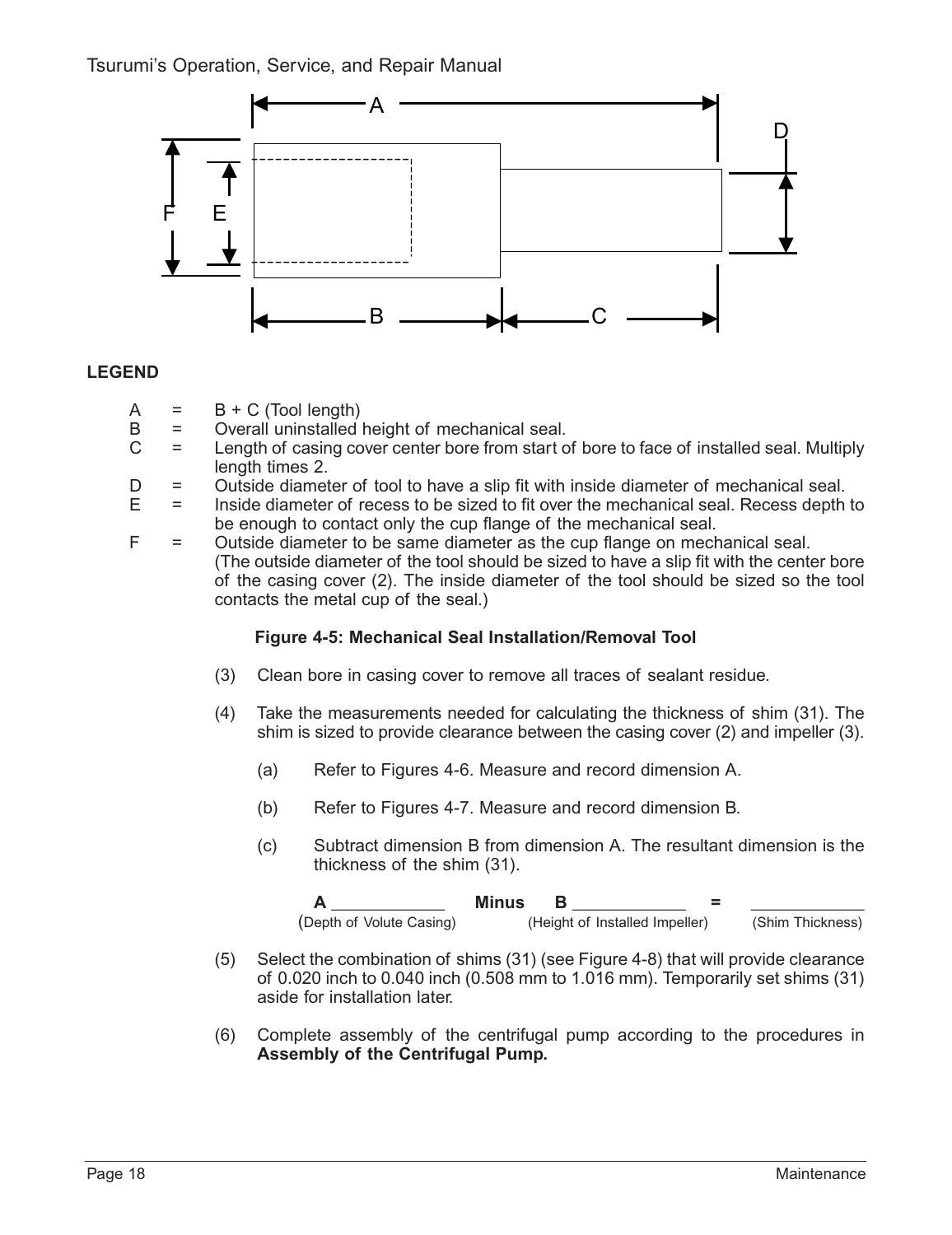

**Figure 4-7: Measuring Impeller Depth**

| <b>Model Number</b>                                                                                       | <b>Shim Thickness</b>                                                                            | OD x ID                                              | <b>Part Number</b>                           |  |  |
|-----------------------------------------------------------------------------------------------------------|--------------------------------------------------------------------------------------------------|------------------------------------------------------|----------------------------------------------|--|--|
| <b>TE3-50HA</b>                                                                                           | $0.3$ mm $(0.012$ lnch)<br>0.6 mm (0.024 lnch)                                                   | $20 \times 18$ mm<br>$(0.787 \times 0.709$ inch)     | 801-037<br>801-038                           |  |  |
| <b>TE3-80HA</b>                                                                                           | $0.3$ mm $(0.012$ lnch)<br>0.6 mm (0.024 lnch)<br>1.0 mm (0.039 lnch)                            | $24.2 \times 20.0$ mm<br>$(0.952 \times 0.787$ inch) | 1001-043<br>1001-044<br>1001-045             |  |  |
| TE3-100HA                                                                                                 | $0.3$ mm $(0.012$ lnch)<br>0.6 mm (0.024 lnch)<br>1.6 mm (0.063 lnch)<br>$0.3$ mm $(0.091$ lnch) | $*$ 22.2 mm (0.874 inch)                             | 1001-040<br>1001-041<br>1001-042<br>1001-043 |  |  |
| * Noted shim is a disk and does not have an inside diameter. OD = Outside Diameter / ID = Inside Diameter |                                                                                                  |                                                      |                                              |  |  |

#### **Figure 4-8: Shim Dimensions**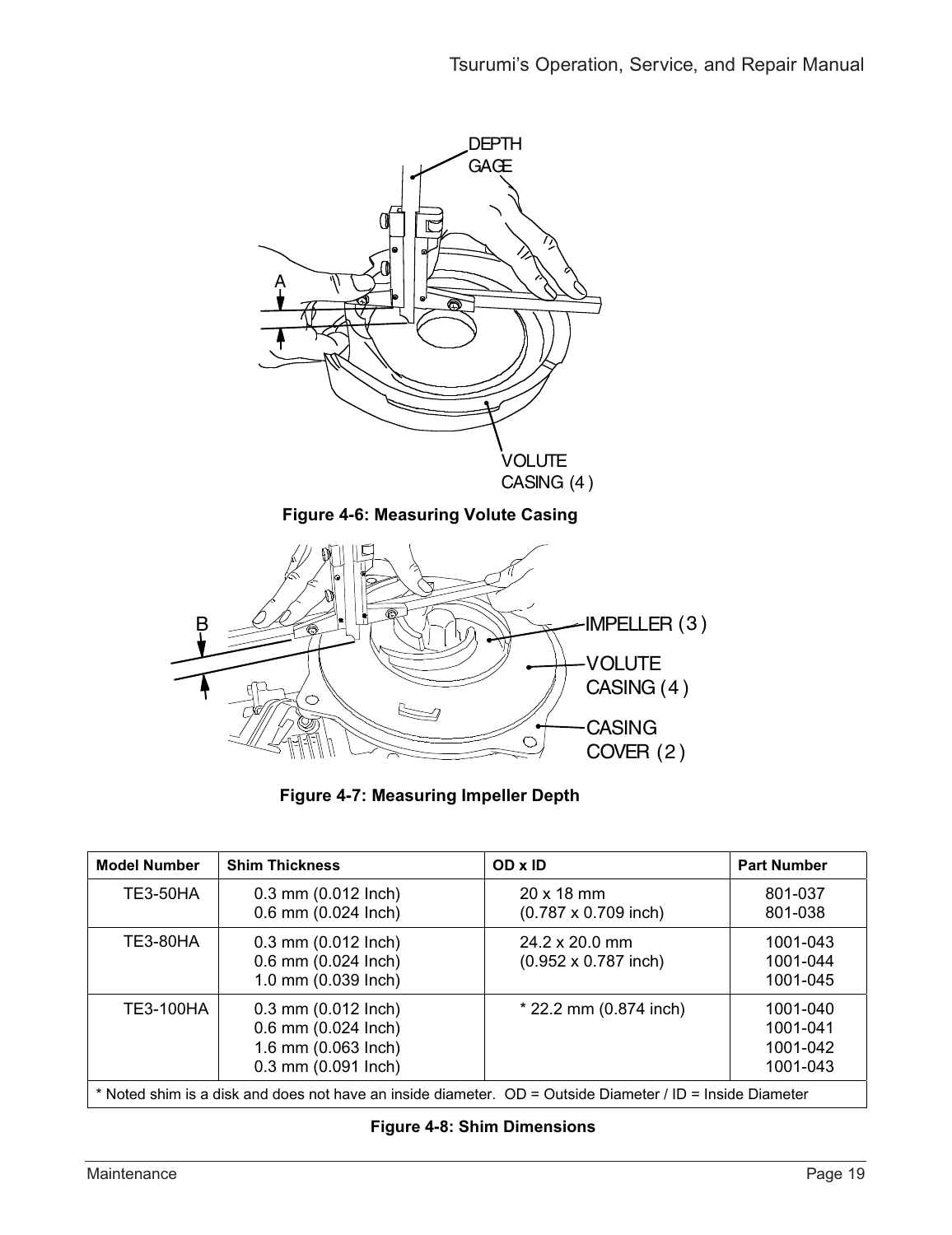### **4-8 Removal and Installation of Engine**

- A. If you need to remove or replace engine (33) to access cushions (23 or 24), proceed as follows:
	- (1) Refer to exploded view in **REPLACEMENT PARTS** section for parts location. Remove nuts (26 and 27). Lift engine (33) off threads of cushions (23 and 24) in frame (21).
	- (2) Check condition of cushions (23 and 24). Replace any damaged cushions.
	- (3) Position frame (21) so the engine (33) is in normal operating position (with fuel tank up).
	- (4) Remove two nuts (26) from cushions (24) in mounting flange of engine (33).
	- (5) Lift engine from threaded ends of cushions (24).
	- (6) Align holes in mounting flange of replacement engine over the threaded ends of the cushions (24).
- B. Assemble remaining components according to the instructions in **4-11. Assembly of Centrifugal Pump.**

### **4-9 Replacement of Cushions**

#### **NOTE:**

- **•** Use wooden blocks to support the centrifugal pump frame during disassembly and assembly.
- **•** Refer to Figure 4-4 for location of parts used on Models TE3-50HA and TE3-80A.

#### **A. Replacement of Pump Cushions (24) on Models TE3-50HA and TE3-80A.**

- (1) Remove screws (30) from casing (2) and brackets (25).
- (2) Remove nuts (27) and brackets (25) from threaded end of cushions (24).
- (3) Remove nuts (26) from threaded end of cushion (24) (on the underside of frame crossover support). Remove cushions and check for damage; replace damaged cushions.
- (4) Install threaded end of new cushions (24) through holes at pump end of frame. Secure with nuts.
- (5) Install short end of new cushions (23) through holes at engine end of frame. Secure with nuts (26).

#### **NOTE:**

**•** Refer to Figure 4-9 for location of parts used on Models TE3-100HA.

#### **B. Replacement of Engine Cushions (23) on Model TE3-100HA.**

(1) Remove pump components according to the instructions in **4-11. Remove Centrifugal Pump.**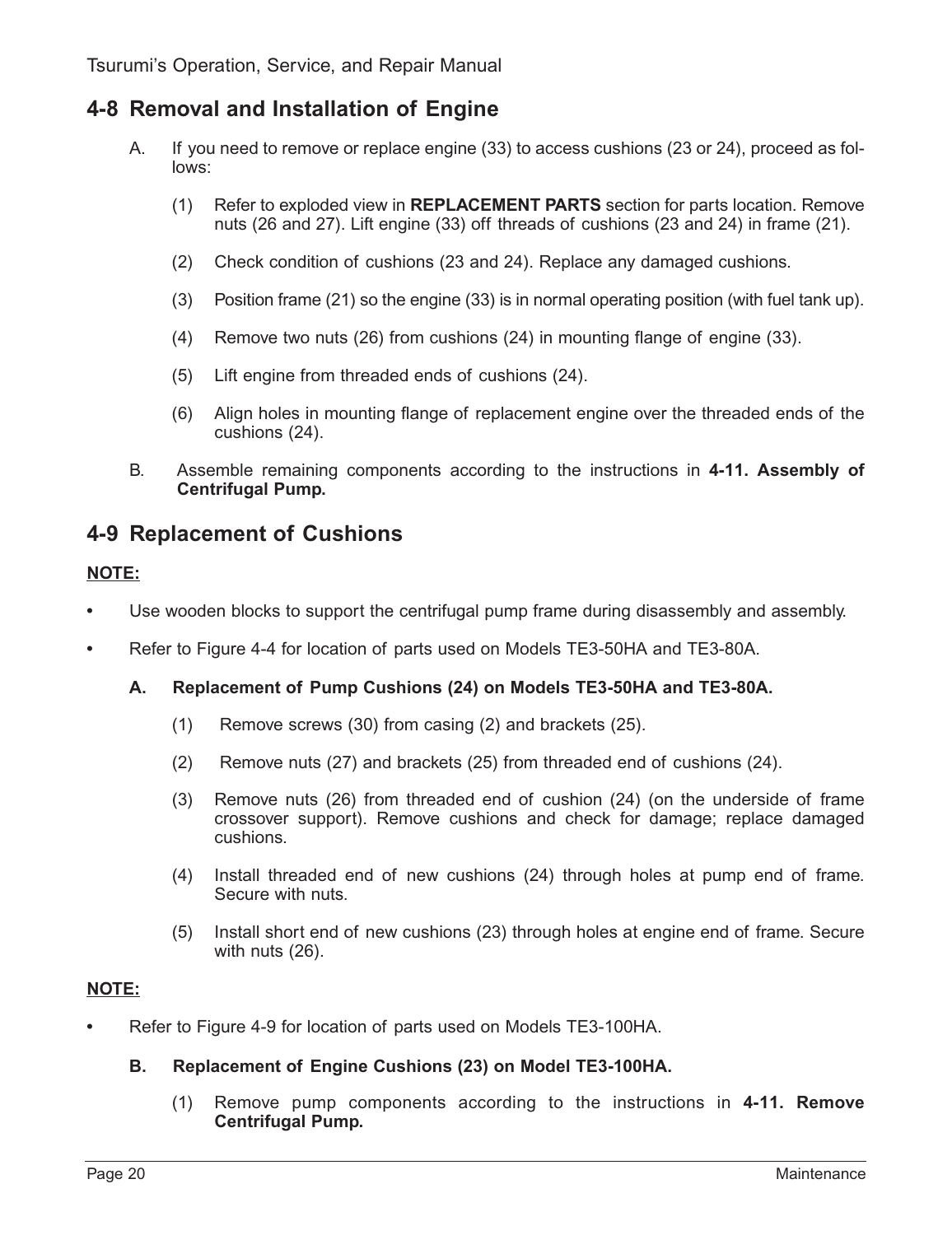- (2) Remove nuts (26) and bolts (28) from base (22). Remove engine (33) from base (22).
- (3) Remove nuts (26) from threaded ends of cushions (23).
- (4) Lift the base (22) from cushions (23).
- (5) Remove nuts (26) from underside of frame (22) and check cushions for damage. Replace damaged cushions.
- (6) Install threaded end of new cushions (23) through holes at pump end of frame (21). Secure with nuts (26).
- (7) Install short end of new cushions (23) through holes at engine end of frame. Secure with nuts (26).

#### **CAUTION:**

- **MAKE SURE YOU CHECK TIGHTNESS OF THE FOUR NUTS (26) ON THE UNDERSIDE OF THE FRAME. TIGHTENING THE NUTS ON THE TOP SIDE OF THE FRAME MAY LOOSEN THE NUTS ON THE UNDERSIDE OF THE FRAME.**
	- (8) Install base (22) over the long threaded ends of cushions (23). Tighten nuts (23).
	- (9) Install engine (33) on base (22). Align boltholes in flange of engine (33) with holes in base (22).



**Figure 4-9: Exploded View for Frame and Base of Model TE3-100HA Pump**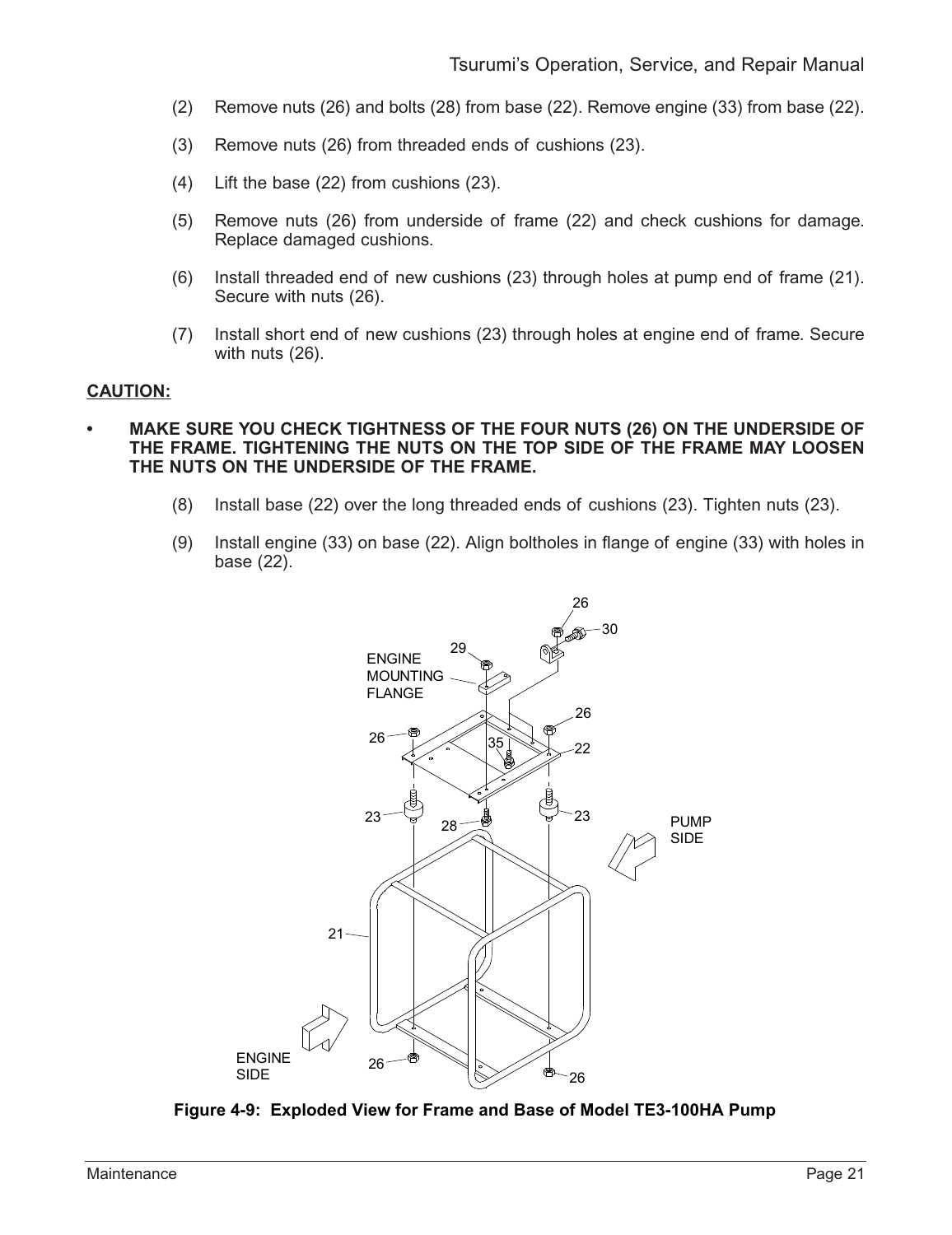Tsurumi's Operation, Service, and Repair Manual

- (10) Install bolts (28) from underside of base (22) through holes in engine mounting flange and secure with nuts (29).
- (11) Install remaining components. Refer to **Assembly of Centrifugal Pump** for installation procedures.

### **4-10 Assembly of Centrifugal Pump**

#### **WARNING:**

- **THE SHIPPING WEGHT OF THE MODEL TE2-SERIES PUMPS RANGE FROM 55 TO 109 POUNDS. TO AVOID PERSONAL INJURY, USE AN OVERHEAD LIFTING DEVICE OR GAIN THE ASSISTANCE OF ANOTHER PERSON TO LIFT THE PUMP ON AND OFF THE BENCH.**
- **IT IS RECOMMENDED THAT THE PUMP BE ASSEMBLED AND DISASSEMBLED ON A BENCH OR SIMILAR STRUCTURE WITH THE ENGINE SHROUD FACING DOWN. IN ADDI-TION, WOODEN BLOCKS IN A VARIETY OF LENGTHS AND THICKNESS SHOULD BE AVAILABLE FOR SUPPORT OF THE ENGINE AFTER PUMP REMOVAL.**

#### **NOTE:**

- **•** Separate parts listings are provided for each model of centrifugal pump. Make sure you order parts from the listing for your model of centrifugal pump (the model number is provided on the pump nameplate).
- **•** Use wooden blocks to steady and support the frame (21), the pump, and the engine (33) during disassembly and assembly.
- **•** These procedures assume that the engine is installed.
- **•** Installation instructions for mechanical seal (7) are contained in **4-7. Replacement of Mechanical Seal.**
	- A. Position frame (21) with the engine (33) in normal operating position (with fuel tank up).
	- B. Make sure the fixed element of mechanical seal (7) is installed in casing cover (2).
	- C. Make sure the rotating element of mechanical seal (7) is installed in impeller (3). (The rotating element of the mechanical seal consists of the rubber cushion and mating ring.)
	- D. Position casing cover (2) against the engine with the center bore cutout in casing cover (2) facing downward at the bottom of the frame.
	- E. Install bolts (14), spring washers (15), plain washers (16), and seals (17) in holes in casing cover (2). Replace seals (17) if damaged.
	- F. Install O-ring (8) on casing cover (2).
	- G. If a new mechanical seal has been installed, take measurements and select shims required to provide clearance between the impeller (3) and the casing cover (2). Refer to **Replacement of Mechanical Seal** for shim measurement procedures.
	- H. Install shim (31) in bore of impeller (3).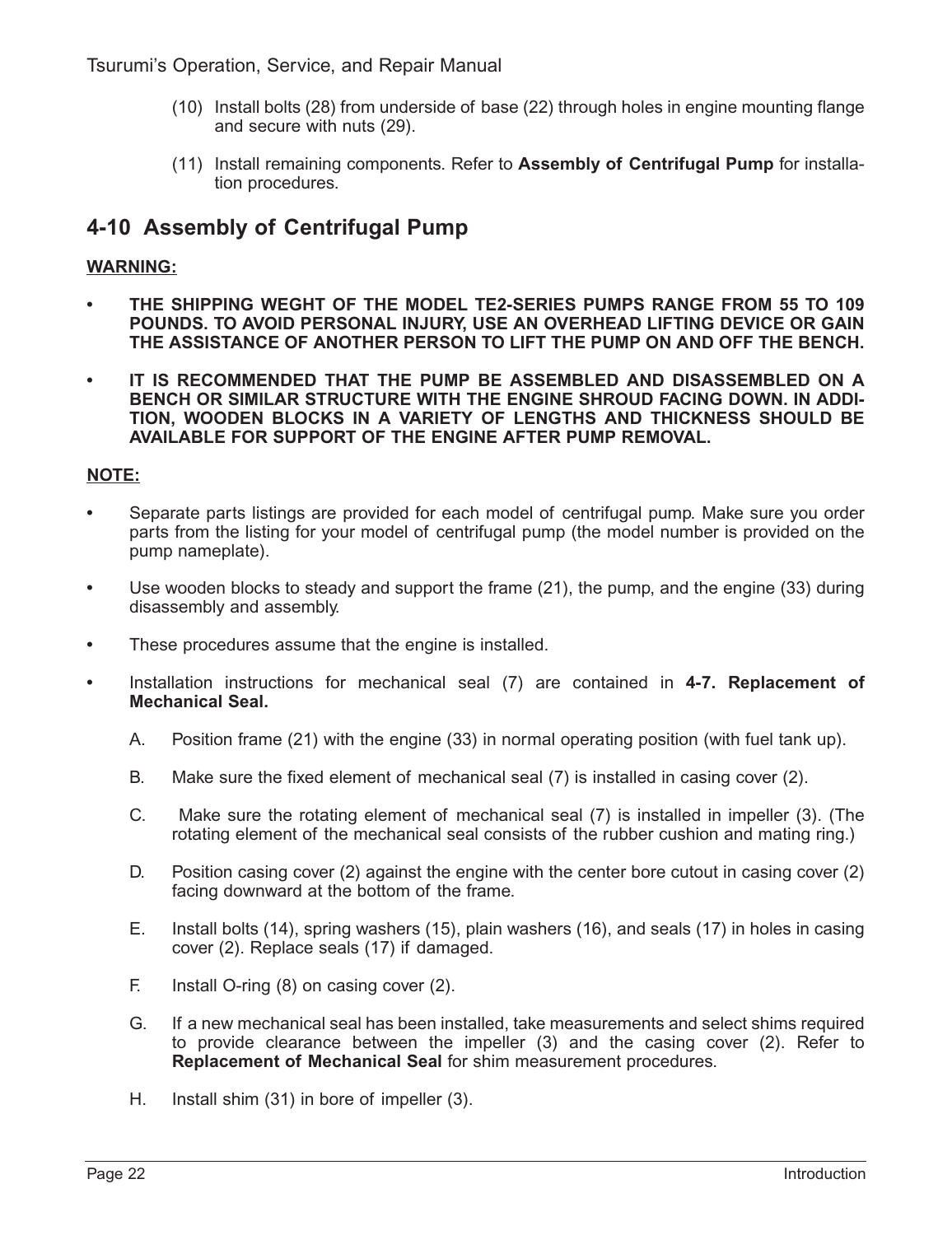- I. Install impeller on end of engine crankshaft (32) and rotate impeller (3) (clockwise) until tight.
- J. Install packing (9) over raised lip on volute casing (4).
- K. Install volute casing (4). Align tab on volute casing (4) with raised alignment marks at the 0-degree position on casing cover (2). (The volute casing should also be constrained by raised alignment marks at the 135-degree and 225-degree positions on the casing cover.)
- L. Install casing (1) over volute casing (4) and onto casing cover (2). Install four bolts (18).
- M. Install two brackets (25) over threaded end of cushion (24). Install two screws (30) through bracket and into casing (1); do not tighten.
- N. Install nuts (26) on threaded end of cushions (24).
- O. Tighten screws (30) and nuts (26).

### **4-11 Replacement of Check Valve**

- A. Remove three bolts (20), check valve (11), and suction case (6).
- B. Discard damaged check valve (11).
- C. Place the flat side of the replacement check valve (11) against the flat side of the suction case (6). Position the check valve (11) with the valve pivot point in the top (zero degree position).
- D. Align boltholes in replacement check valve (11) and suction case (6). (Refer to Figure 4-4 for the correct orientation).
- E. Attach suction case (6) to pump casing (1) using bolts (20)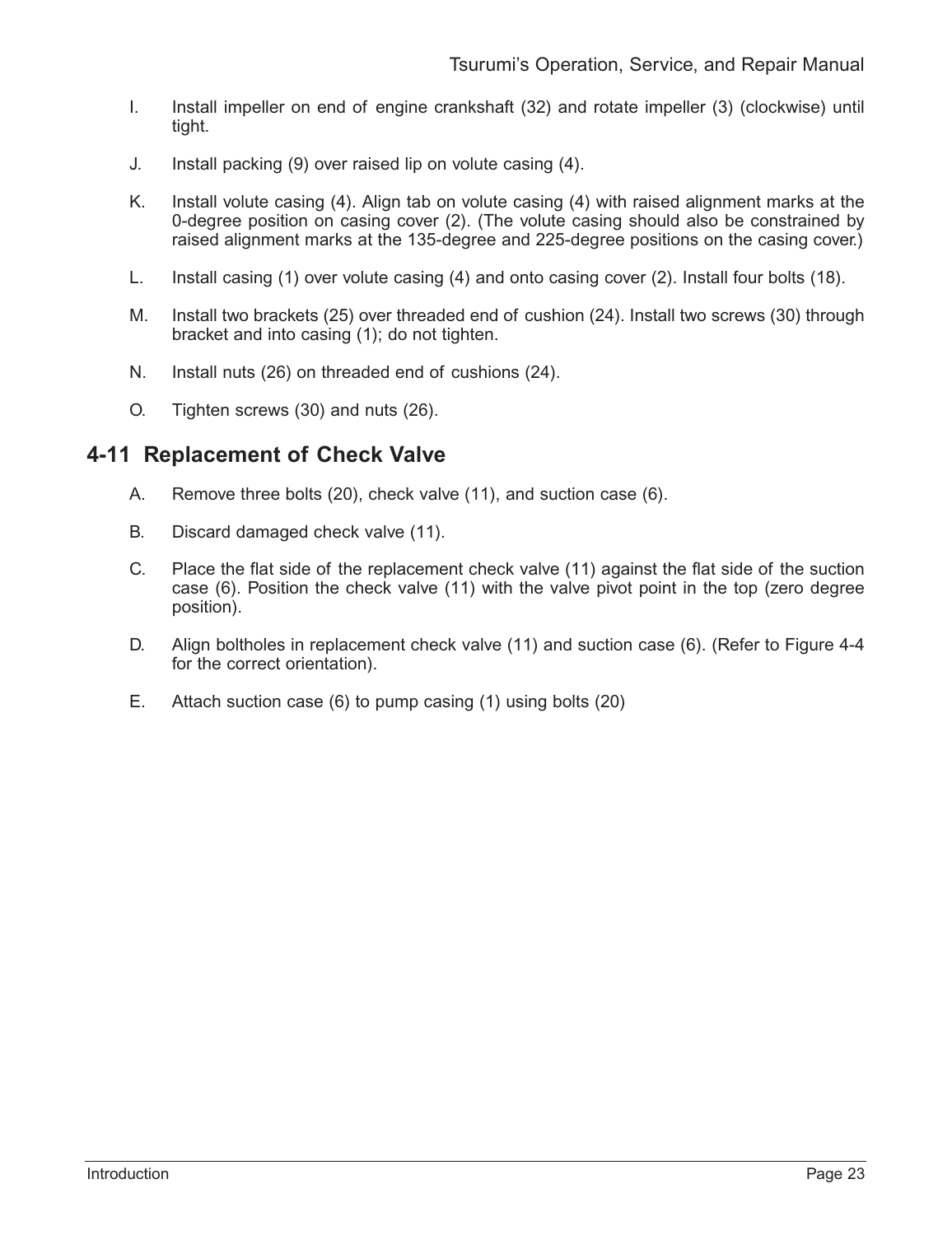## **STORAGE**

### **5-1 Procedures for Storing Pump**

#### **WARNING:**

- **To avoid severe burns or fire hazards, let the engine cool before transporting it or storing it indoors.**
- **When transporting the pump, turn the fuel shutoff valve to the OFF position and keep the engine level to prevent fuel spillage. Fuel vapor or spilled fuel may ignite.**
	- A. The following procedures should be followed before storing your pump for periods of 6 months or longer.
		- (1) Carefully drain fuel from the fuel tank; gasoline left in the fuel tank will eventually deteriorate making engine starting difficult.
		- (2) Remove the carburetor float chamber and also drain the carburetor.
		- (3) Change engine oil.
		- (4) Check for loose bolts and screws; tighten if necessary.
		- (5) Clean pump thoroughly with oiled cloth. Spray with preservative if available. **NEVER USE WATER TO CLEAN PUMP!**
		- (6) Pull starter handle until resistance is felt, leaving handle in that position.
		- (7) Store pump in a well-ventilated, low humidity area.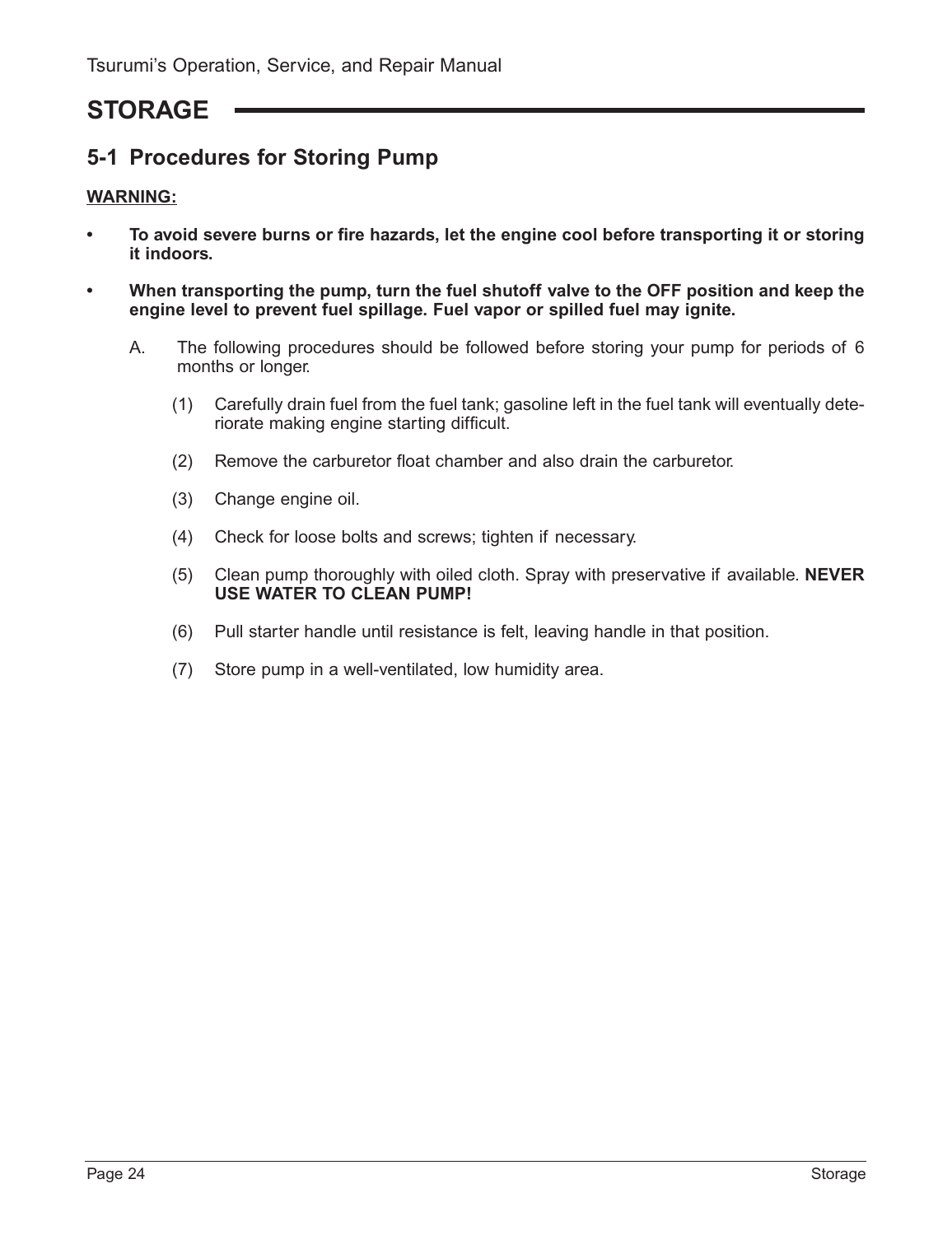## **REPLACEMENT PARTS**

### **6-1 Introduction**

This section provides exploded view illustrations that show the replacement parts for Tsurumi Centrifugal Pumps, Models TE3-50HA, TE3-80HA, and TE3-100HA. Also provided are parts listings that provide part number, description, and quantity. The item numbers shown on the illustrations correspond with the item numbers in the facing parts listing.

### **6-2 Ordering Parts**

Order replacement parts from:

Tsurumi (America), Inc. 1625 Fullerton Ct Glendale Heights, IL 60139 Tel: 1-630-793-0127 Fax: 1-630-793-0146 E-mail: info@tsurumiamerica.com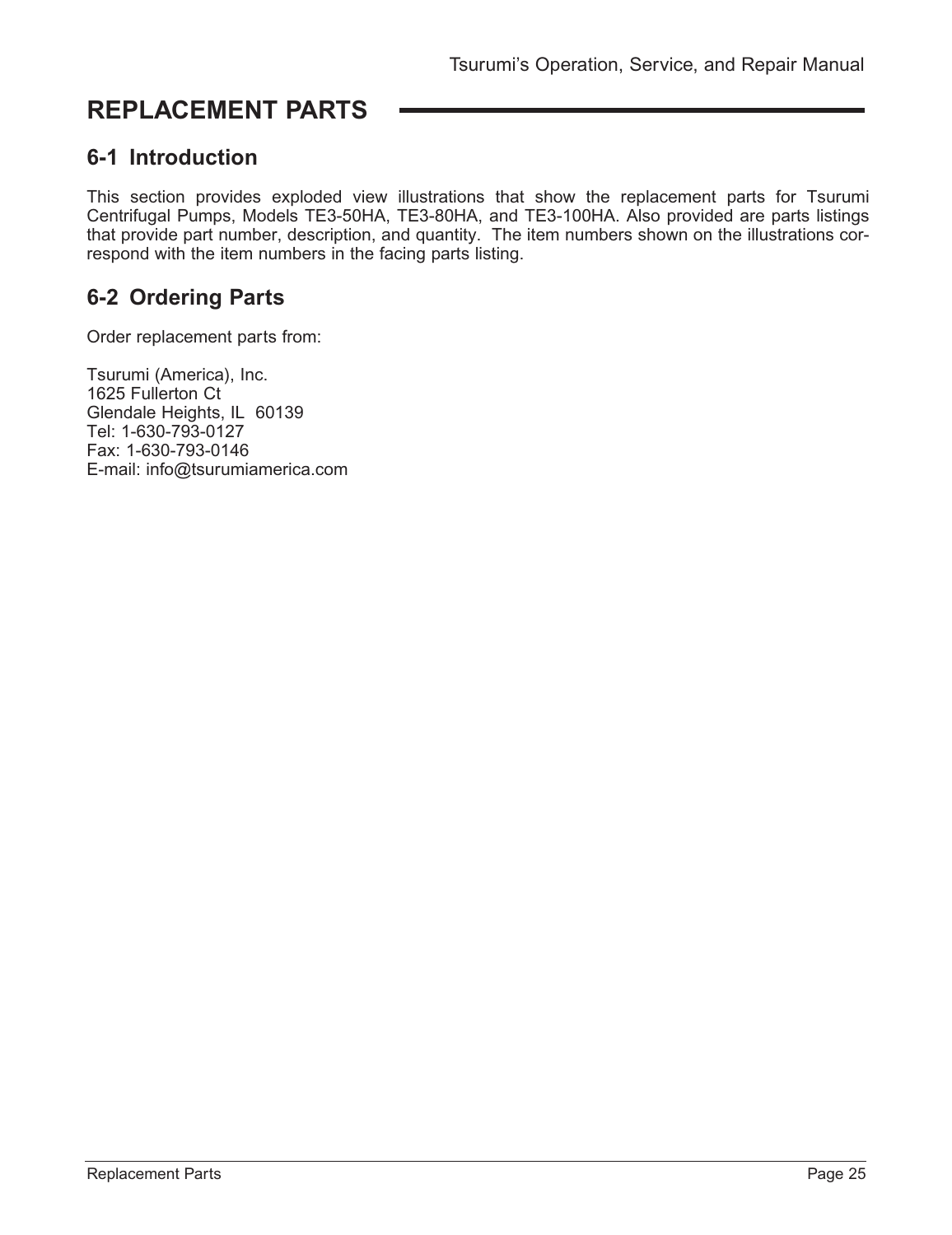## **Exploded View - Model TE3-50HA Centrifugal Pump**

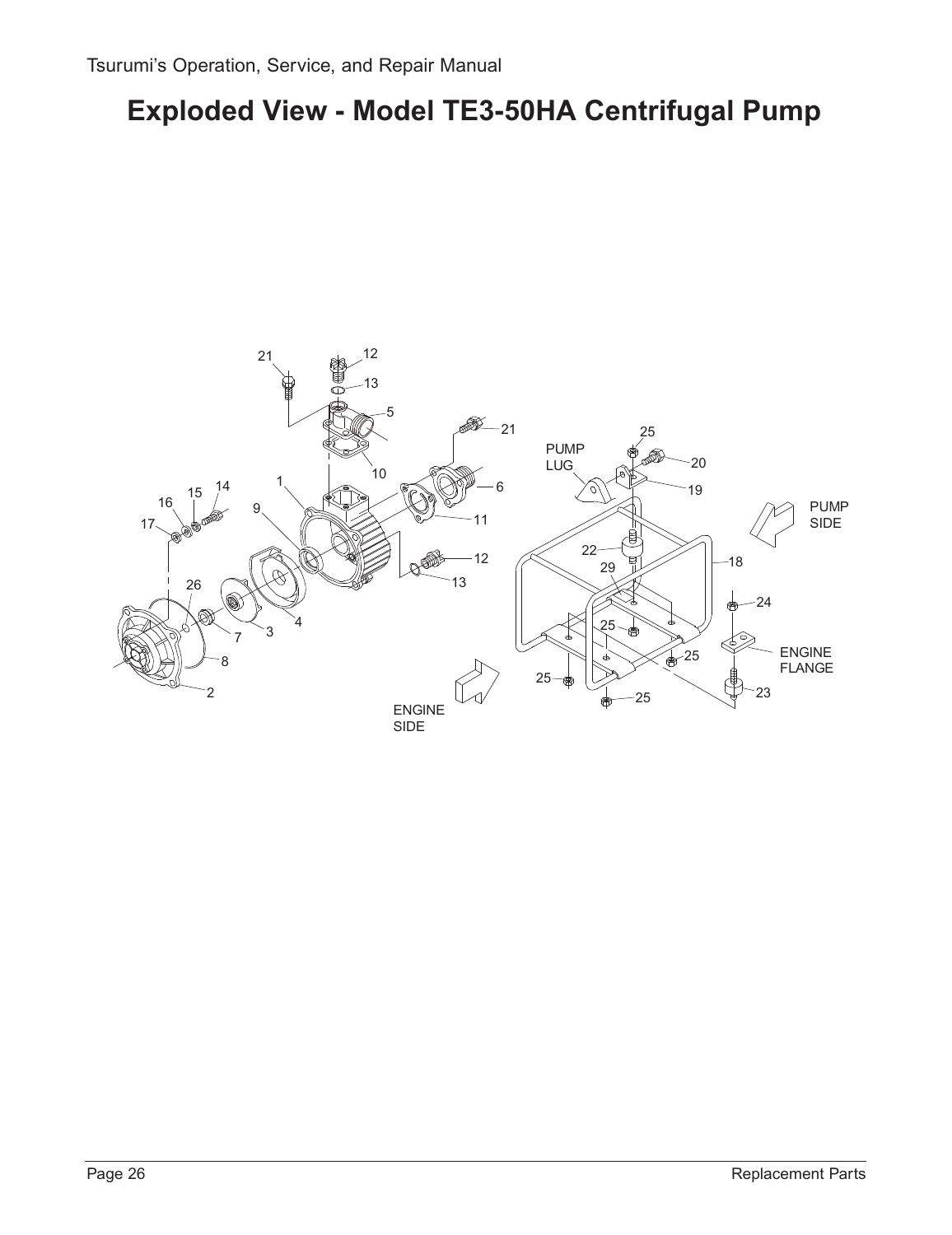## **Parts List - Model TE3-50HA Centrifugal Pump**

| Ref.<br>No.    | <b>Part Number</b> | <b>Description</b> | <b>Size</b>                                           | Qty                     |
|----------------|--------------------|--------------------|-------------------------------------------------------|-------------------------|
|                |                    |                    |                                                       |                         |
| $\mathbf{1}$   | 507-001            | Casing             |                                                       | 1                       |
| $\overline{2}$ | 501-004            | Cover, Casing      |                                                       | 1                       |
| 3              | 501-009            | Impeller           |                                                       | 1                       |
| 4              | 501-011            | Casing, Volute     |                                                       | 1                       |
| 5              | 501-019A           | Bend, Discharge    | 2- Inch NPT                                           | 1                       |
| 6              | 501-013A           | Flange, Suction    | 2- Inch NPT                                           | 1                       |
| $\overline{7}$ | 521-008            | Seal, Mechanical   |                                                       | 1                       |
| 8              | 501-002            | O-Ring             | 209.55 x 3.05                                         | 1                       |
| 9              | 501-012            | Packing            | 52 x 70 x10t                                          | 1                       |
| 10             | 501-020            | Packing            | 50 x 84 x 2t                                          | 1                       |
| 11             | 501-015            | Valve, Check       |                                                       | 1                       |
| 12             | 501-021            | Plug *             |                                                       | $\overline{2}$          |
| 13             | 501-022            | O-Ring *           |                                                       | $\overline{2}$          |
| 14             | 501-005            | Bolt, Hex          | M8 x 48L                                              | $\overline{\mathbf{4}}$ |
| 15             | 821-007            | Washer, Spring     | M <sub>8</sub>                                        | 4                       |
| 16             | 501-008            | Washer, Plain      | M <sub>8</sub>                                        | $\overline{\mathbf{4}}$ |
| 17             | 501-006            | Seal, Packing      | 7.8 x 13.5 x 3.3t                                     | 4                       |
| 18             | 501-030HV          | Frame, Cage        |                                                       | 1                       |
| 19             | 501-038            | <b>Bracket</b>     |                                                       | $\overline{2}$          |
| 20             | 501-003            | Bolt, Hex          | M10 x 30 (SW)<br>(Bracket to Pump)                    | $\overline{2}$          |
| 21             | 501-014            | Bolt, Hex          | M8 x 25L (SW)<br>(Discharge Bend)<br>(Suction Flange) | $\overline{7}$          |
| 22             | 1001-032           | Cushion, Rubber    | Pump Side                                             | $\overline{2}$          |
| 23             | 501-037            | Cushion, Rubber    | Engine Side                                           | $\overline{2}$          |
| 24             | 501-024            | Nut, Spring        | M8(F)<br>(Engine to Cushion)                          | $\overline{2}$          |
| 25             | 1001-024           | Nut, Spring        | M8(F)<br>(Cushions to Frame)<br>(Pump to Cushion)     | $6\phantom{1}$          |
| 26             | 501-042            | Shim, Impeller     | 18 x 14 x 0.3t                                        | <b>AR</b>               |
| $-27$          | 13310-ZEO-631      | Crankshaft **      |                                                       | 1                       |
| $-28$          | GX120 K1WKT2       | Engine, Honda ***  |                                                       | 1                       |
| 29             | TBD                | Nameplate          |                                                       | 1                       |

AR = As Required; quantity determined at assembly.

\* Plug (12) includes O-ring (13).

\*\* Crankshaft (-28) has special metric thread. Order Tsurumi replacement crankshaft (-28) (not Honda).

\*\*\* Contact Honda distributor for Honda engine parts.

(-) Items prefixed with a dash are not illustrated.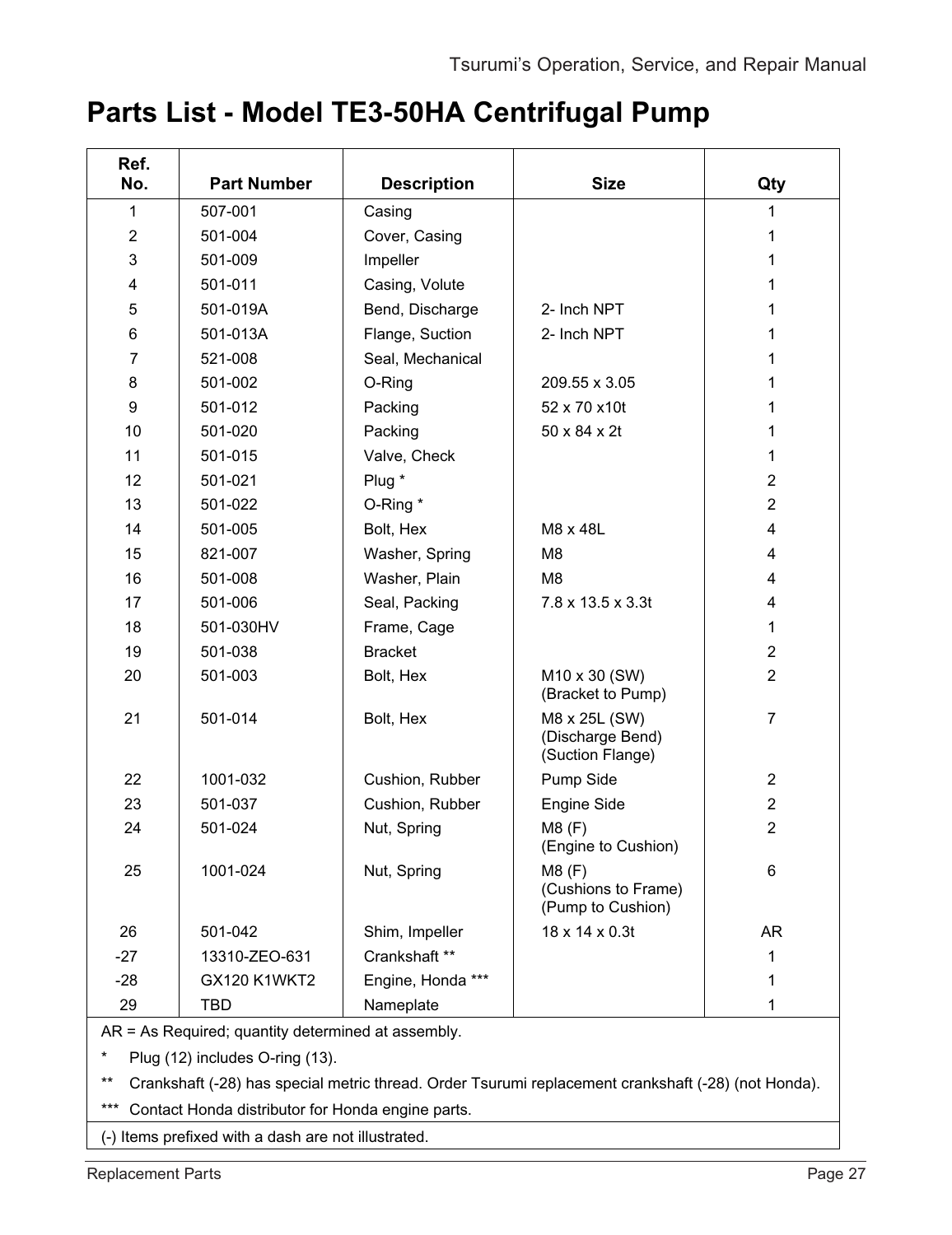## **Exploded View - Model TE3-80HA Centrifugal Pump**

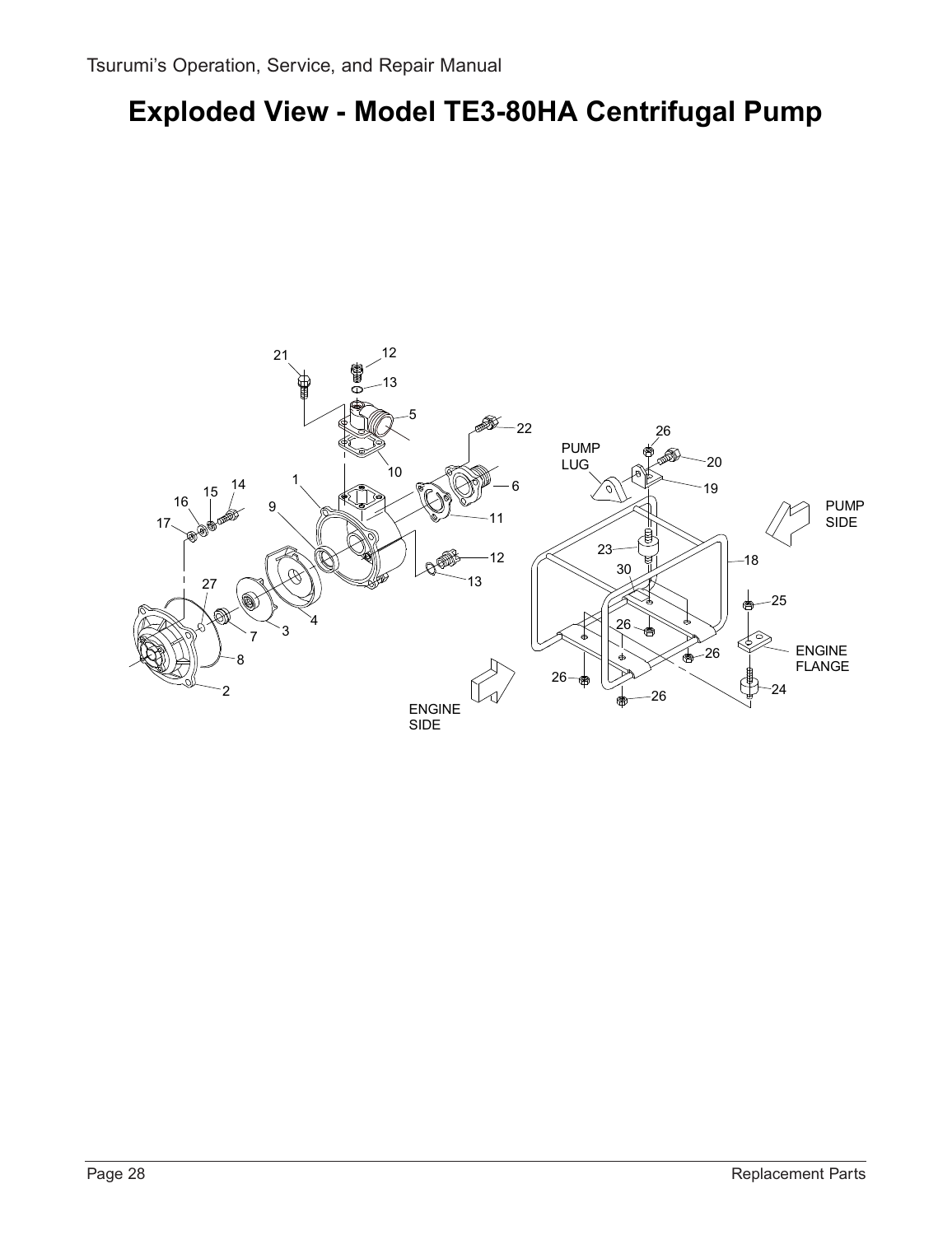## **Parts List - Model TE3-80HA Centrifugal Pump**

| Ref.<br>No.             | <b>Part Number</b> | <b>Description</b> | <b>Size</b>                                         | Qty                     |
|-------------------------|--------------------|--------------------|-----------------------------------------------------|-------------------------|
| 1                       | 803-001            | Casing             |                                                     | 1                       |
| $\overline{2}$          | 501-004            | Cover, Casing      |                                                     | 1                       |
| 3                       | 801-009            | Impeller           |                                                     | 1                       |
| $\overline{\mathbf{4}}$ | 801-011            | Casing, Volute     |                                                     | 1                       |
| 5                       | 801-019A           |                    | 3- Inch NPT                                         | 1                       |
| 6                       | 801-013A           | Bend, Discharge    | 3- Inch NPT                                         | 1                       |
| $\overline{7}$          | 521-008            | Flange, Suction    |                                                     | 1                       |
|                         | 501-002            | Seal, Mechanical   | 209.55 x 3.05                                       | 1                       |
| 8                       |                    | O-Ring             |                                                     |                         |
| $\boldsymbol{9}$        | 801-012            | Packing            | 67 x 86 x 10t                                       | 1                       |
| 10                      | 801-020            | Packing            | 75 x 105 x 2t                                       | 1                       |
| 11                      | 801-015            | Valve, Check       |                                                     | 1                       |
| 12                      | 501-021            | Plug *             |                                                     | $\overline{2}$          |
| 13                      | 501-022            | O-Ring*            | $P-24(3.5)$                                         | $\overline{2}$          |
| 14                      | 501-005            | Bolt, Hex          | M8 x 48L                                            | $\overline{\mathbf{4}}$ |
| 15                      | 501-007            | Washer, Spring     | M <sub>8</sub>                                      | 4                       |
| 16                      | 501-008            | Washer, Plain      | M <sub>8</sub>                                      | 4                       |
| 17                      | 501-006            | Seal, Packing      | 7.8 x 13.5 x 3.3t                                   | 4                       |
| 18                      | 801-030HV          | Frame, Cage        |                                                     | 1                       |
| 19                      | 501-038            | <b>Bracket</b>     |                                                     | $\overline{2}$          |
| 20                      | 501-003            | Bolt, Hex          | M10 x 30L (SW)<br>(Bracket to Pump)                 | $\overline{2}$          |
| 21                      | 501-014            | Bolt, Hex          | M8 x 25L (SW)<br>(Discharge Bend)                   | 4                       |
| 22                      | 801-014            | Bolt, Hex          | M8 x 30L (SW)<br>(Suction Flange)                   | 3                       |
| 23                      | 1001-032           | Cushion, Rubber    | Pump Side                                           | $\overline{2}$          |
| 24                      | 501-037            | Cushion, Rubber    | <b>Engine Side</b>                                  | $\overline{2}$          |
| 25                      | 501-024            | Nut, Spring        | M8(F)<br>(Engine to Cushion)                        | $\overline{2}$          |
| 26                      | 1001-024           | Nut, Spring        | M8(F)<br>(Cushion to Frame)<br>(Bracket to Cushion) | 6                       |
| 27                      | 801-037            | Shim, Impeller     | 20 x 18 x 0.3t                                      | <b>AR</b>               |
| $-28$                   | 13310-ZE1-630      | Crankshaft **      |                                                     | 1                       |
| $-29$                   | GX-160 K1WKT2      | Engine, Honda ***  |                                                     | 1                       |
| 30                      | 801-027            | Nameplate          |                                                     | 1                       |

AR = As Required; quantity determined at assembly.

\* Plug (12) includes O-ring (13).

\*\* Crankshaft (-28) has special metric thread. Order Tsurumi replacement crankshaft (-28) (not Honda).

\*\*\* Contact Honda distributor for Honda engine parts.

(-) Items prefixed with a dash are not illustrated.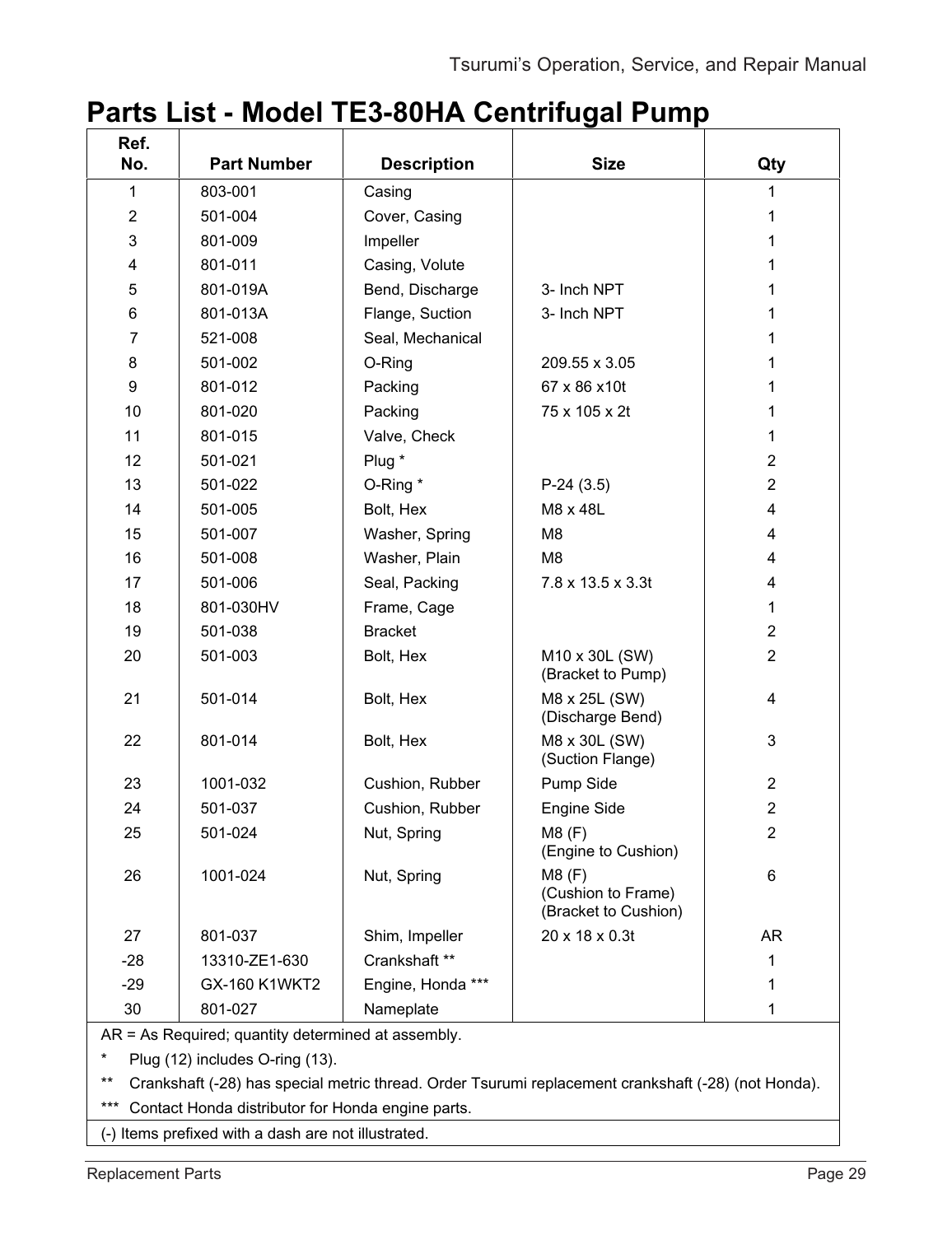## **Exploded View - Model TE3-100HA Centrifugal Pump**